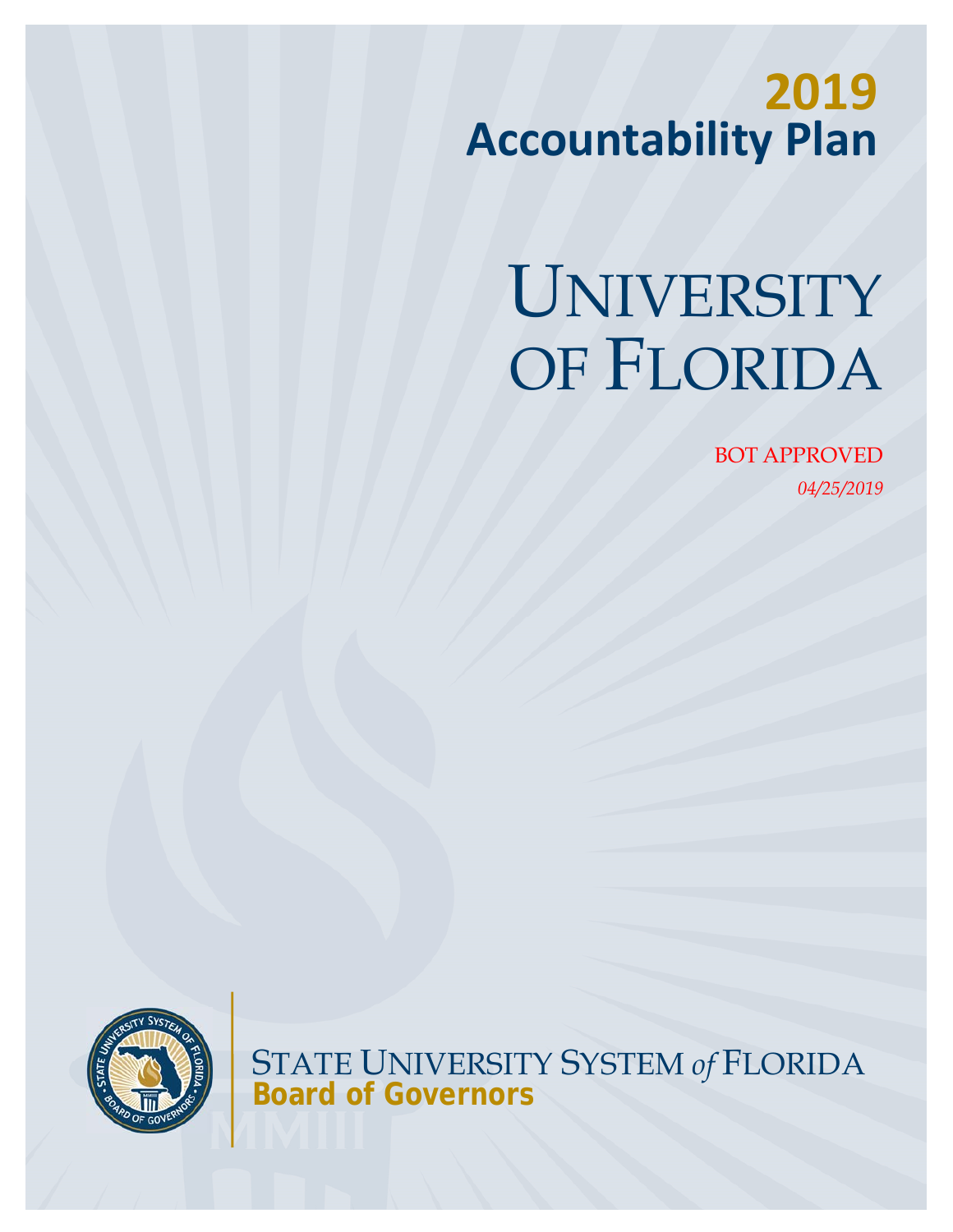

BOT APPROVED 04/25/2019

# **INTRODUCTION**

*This is a new report that combines the previous Annual Accountability Report and University Work Plans into a single document more closely aligned with the Board of Governors' 2025 System Strategic Plan.* 

*This revised document will enhance the System's commitment to accountability and strategic planning by enabling comparisons between past goals and actual data to better assess performance, helping to foster greater coordination between institutional administrators, University Boards of Trustees, and the Board of Governors.* 

*Once an Accountability Plan is approved by each institution's respective Boards of Trustees, the Board of Governors will review and consider the plan for approval, excluding those sections of the Plan that require additional regulatory or procedural approval pursuant to law or Board regulations.*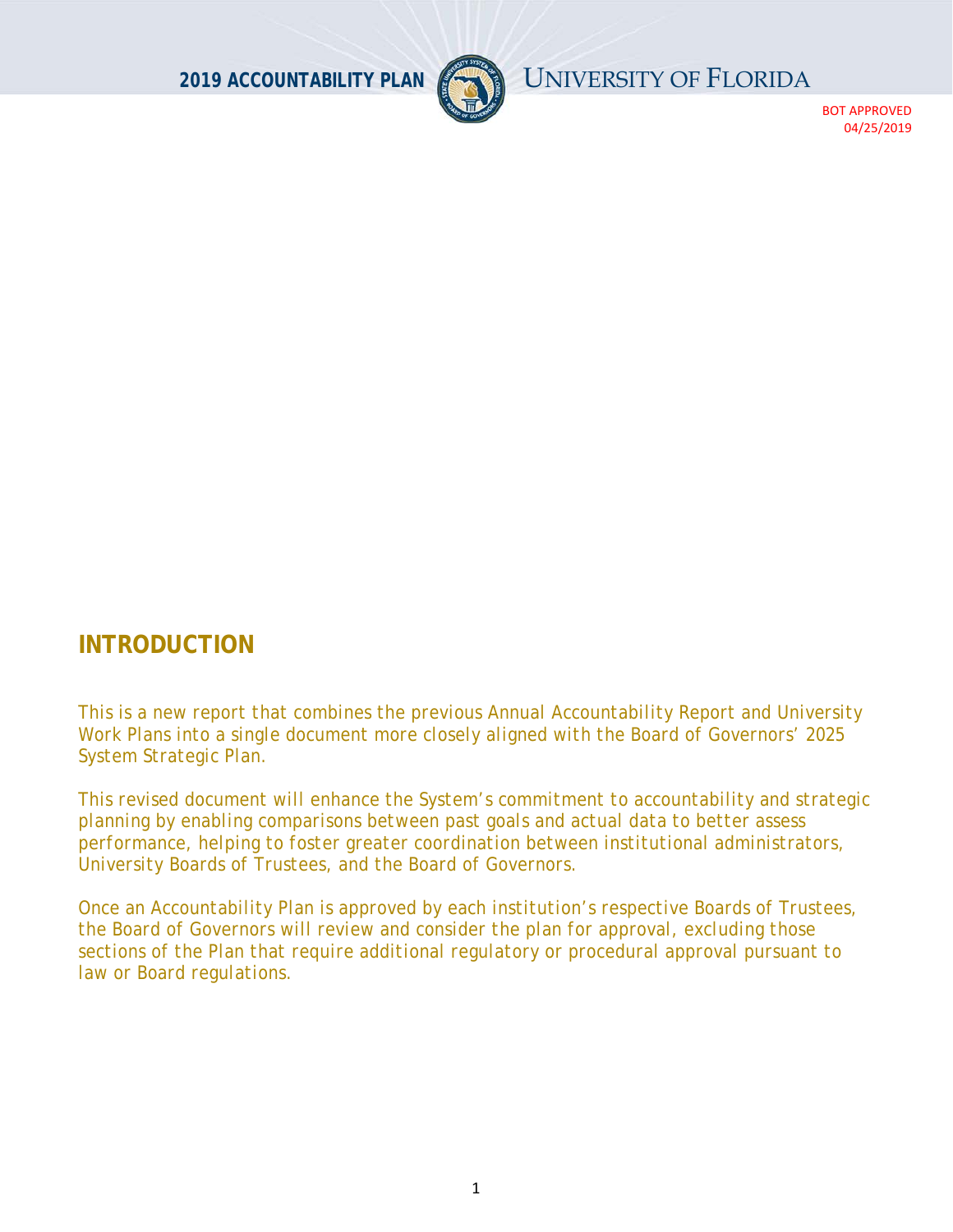

BOT APPROVED 04/25/2019

# **TABLE OF CONTENTS**

# **1. STRATEGY**

- a. Mission Statement, p. 2
- b. Statement of Strategy, p. 3
- c. Strengths, Opportunities & Challenges, p. 4
- d. Key Initiatives & Investments, p. 5
- e. Graduation Rate Improvement Plan, p.6
- f. Key Achievements for Last Year, p. 7
- 2. **PERFORMANCE BASED FUNDING METRICS,** p. 7-8
- **3. PREEMINENT RESEARCH UNIVERSITY METRICS,** p. 9-11

# **4. KEY PERFORMANCE INDICATORS**

- a. Teaching & Learning, p. 12-14
- b. Scholarship, Research and Innovation, p. 14-15
- c. Institution Specific Goals, p. 16
- **5. ENROLLMENT PLANNING**, p. 17-18
- **6. ACADEMIC PROGRAM COORDINATION**, p. 19
- **7. DEFINITIONS**, p.22

# **MISSION STATEMENT**

The University of Florida is a comprehensive learning institution built on a land grant foundation. We are The Gator Nation, a diverse community dedicated to excellence in education and research and shaping a better future for Florida, the nation and the world. Our mission is to enable our students to lead and influence the next generation and beyond for economic, cultural and societal benefit.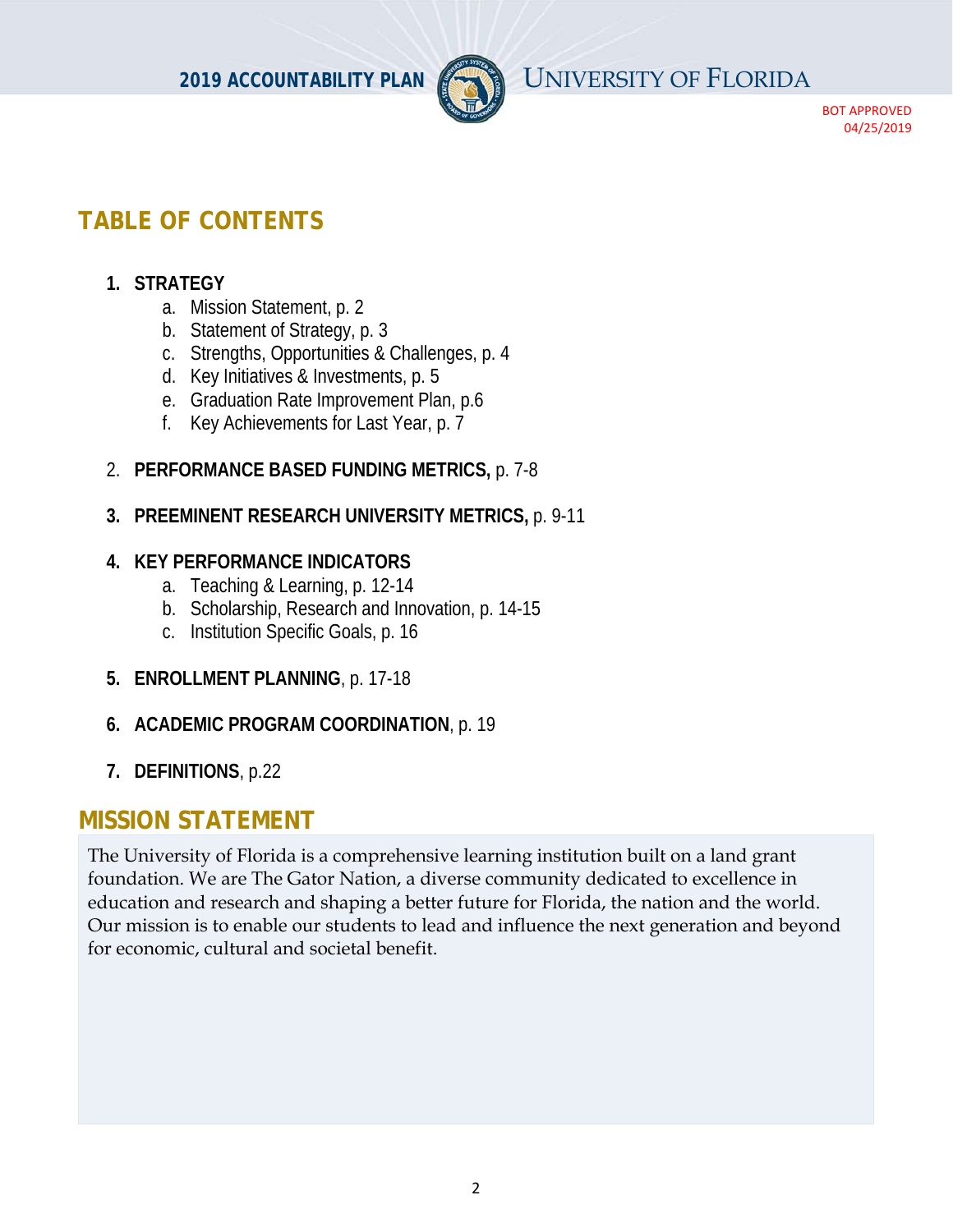

BOT APPROVED 04/25/2019

# **STATEMENT OF STRATEGY**

*Given your mission, strengths and available resources, provide a brief description of your market and your strategy for addressing and leading it.* 

UF is a premier university that the state, nation, and world looks to for leadership. The university provides an exceptional academic environment, achieved by a diverse community; an outstanding and accessible education that prepares students for work, citizenship, and life; a preeminent faculty; growth in research and scholarship that improves lives; dedicated public engagement; successful and supportive alumni; and infrastructure and administration that enable preeminence.

To achieve UF's goal to become a Top 5 university, the university is implementing strategies to optimize its achievements in multiple metrics that play critical roles in public perception, the State's Performance Funding and Preeminence scoring systems, its standing among AAU universities in research, graduate education, and technology transfer, and multiple national and international ranking systems, including U.S. News & World Report.

Through investment of new resources, both public (legislative appropriations) and private (a \$3 billion capital campaign is halfway to its goal), and through internal reallocations, UF is building leadership positions in strategic endeavors. This is being driven, in large part, through the hiring of 500 additional faculty members. This growth is boosting the university's research, technology transfer, and economic development portfolios. Through careful deployment of these faculty members, the university is reducing the student-faculty ratio and undergraduate class size. The new resources also enable UF to allocate competitive stipends for graduate assistants. This will step up the quality of each new cohort of graduate students who are important partners in faculty research endeavors.

At the same time, the university is addressing other factors that play important roles in determining its national standing:

- improving its four- and six-year graduation rates by addressing the incentives and disincentives to timely graduation
- improving the credentials of the incoming freshman class each year
- updating pedagogy to improve student success and preparation
- · engaging in national outreach and branding efforts to influence key stakeholders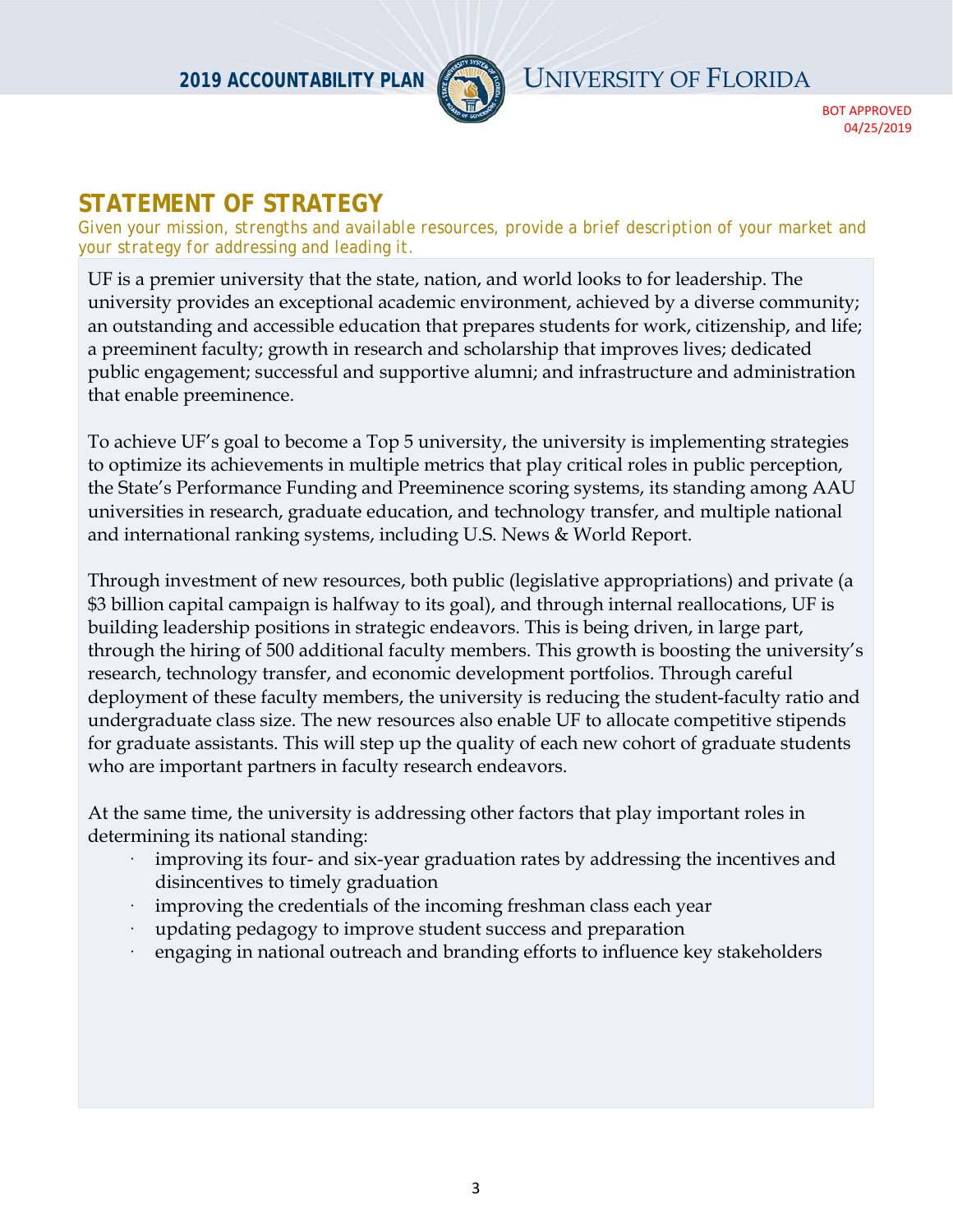

BOT APPROVED 04/25/2019

# **STRENGTHS, OPPORTUNITIES AND CHALLENGES** *(within 3 years)*

*What are your major capabilities, opportunities and challenges for improvement?* 

In its quest to help Florida realize its ambitions as one of the nation's leading states, UF is determined to become one of the Top 5 public research universities in the U.S. Having already achieved top ten and top eight status in the U.S. News & World report ranking, a research portfolio exceeding \$850 million annually, and recognition as a national leader in technology transfer and economic development, UF is well on its way.

This aspiration has brought into sharp focus an academic work plan for the entire university. Along each dimension – research, education, outreach, tech transfer and economic development – we have identified aspirational targets and the means to achieve them. Thanks to the public resources provided by the Legislature and the Governor and the private resources raised through the UF capital campaign, UF is adding 500 faculty, beginning construction of a new Data Science building, and expanding our research portfolios in many critically important areas with global impact. Last fall, UF implemented a Moonshot program to encourage cross-disciplinary teams of faculty to tackle very challenging technological, medical, and societal problems of singular importance to the state and nation. In addition, the Data Science initiative is critical to the future economic health of the state, and UF is uniquely positioned to help integrate this rapidly developing field into the state economy.

For almost all metrics of interest, UF is already a high achiever. There is little or no "low hanging fruit" left for plucking in great bunches. Future progress will depend on focus and discipline and often will come incrementally. For example, UF's 4- and 6-year graduation rates are among the best in the nation, and UF is determined to improve them. But no single action or policy change is likely to improve either of these by five or ten points. Incremental improvement requires fine-tuning a host of factors, and this process is underway.

The other challenge UF faces, at least with respect to rankings, is the nature of the process: it is an arms race. UF engages in a very competitive environment against the best universities in the nation. Other universities will not stand still as UF improves and tries to capture a larger share of what they likely believe to be "their" market.

The news is good, however. Thanks to the partnership among the university, the Legislature, and the Governor, UF is perceived nationally to have substantial momentum. We are successfully recruiting accomplished faculty. Graduate stipends have been adjusted to nationally competitive levels, so UF is in position to recruit some of the nation's best students. Many graduate and professional programs have increased their national standings. UF's research and technology transfer enterprises are recognized among the best in the nation. If we can maintain this successful partnership, build on this momentum, and sustain the focus on our metric goals, then UF will achieve top-five status.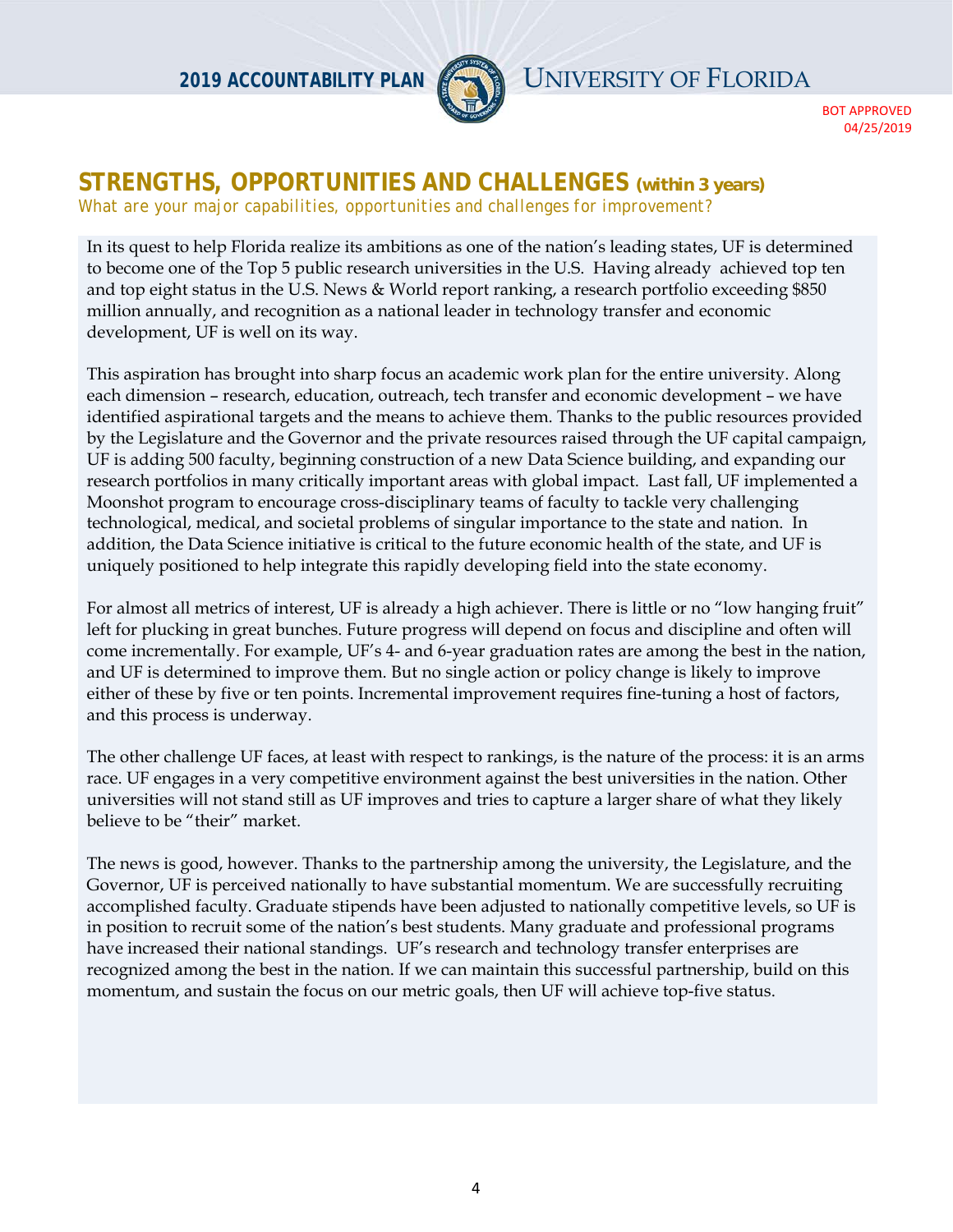

BOT APPROVED 04/25/2019

# **KEY INITIATIVES & INVESTMENTS** *(within 3 years)*

*Describe your top three key initiatives for the next three years that will drive improvement in Academic Quality, Operational Efficiency, and Return on Investment.* 

1. UF has partnered with donor Herbert Wertheim to transform the College of Engineering's capabilities and achievements in research, outreach, and education to realize the college's vision of "The 21st Century New Engineer." His \$50 million gift invests in programs and facilities, while UF's new recurring investment in the college is growing the faculty in size and strength. The anticipated returns on investment include: an increased number of engineers even better prepared for the workforce; a more vigorous research enterprise in traditional disciplines and new areas such as cybersecurity, the Internet of Things, and autonomous vehicles; a larger grants and contracts portfolio; more extensive technology transfer and economic development; and increased outreach to Florida industry. The construction of the new Data Science Building is strongly linked to this initiative. The facility will enable UF to co-locate faculty in data science to collaborate with core engineering strengths and underpin an important emerging technology.

2. UF is in the second year of an initiative to fill 500 new faculty positions. This investment in the university's future will have multiple impacts, all of which drive towards UF's goal to become a Top 5 university. First, it will strengthen research portfolios in key areas and advance the university's goal of \$1 billion annually in research contracts and grants. Since most of this hiring will take place at the early professional level, it also serves to rebalance the demographics of the faculty. Second, it decreases the student faculty ratio, an important metric in rankings and reputation. Third, the new faculty positions are being deployed to reduce class sizes and increase student contact with instructors. Fourth, the new faculty positions are allowing us to redesign the way we deliver content in several disciplines. For example, national best practices are being adopted in teaching the freshman calculus class. Large national experiments show that we can improve student success in calculus, leading to greater access to STEM majors and better overall retention and graduation rates.

3 Last fall, UF issued an internal call for cross-disciplinary teams of faculty to tackle "Moonshots" — difficult problems of technological, medical, and societal importance. As the term suggests, the problems are so hard that they may not be solved in the next decade, but as was the case with the first race to land a man on the moon, the journey and the corollary spinoffs will be as important as the final achievement. From many excellent submissions, UF chose 9 and provided seed funding to begin them. We expect these initiatives to help build UF's national and international reputation, to stimulate interdisciplinary research on campus, and to make inroads in solving some really difficult problems. Examples of the Moonshots include: the Consortium on Trust in Media and Technology (to examine the nation's deteriorating trust in institutions), iCoast: a 21st Century Coastal Monitoring Network, and a series of research projects from UF Health centering on the brain and neuroscience. UF will likely issue an internal call for a second wave of Moonshot proposals in the next six months.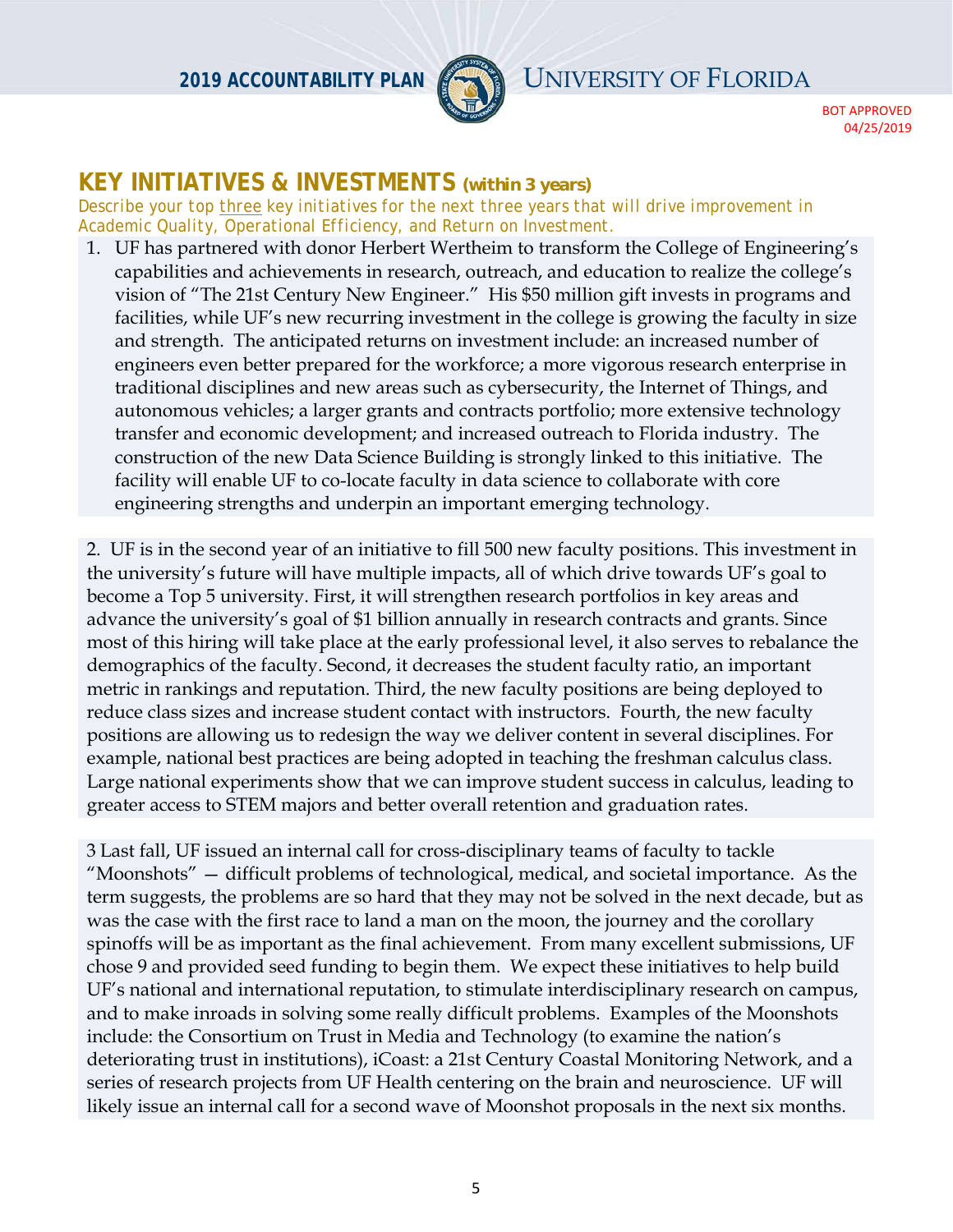

BOT APPROVED 04/25/2019

# Graduation Rate Improvement Plan

This narrative subcomponent is in response to the "Florida Excellence in Higher Education Act of 2018" that revised section 1001.706(5), Florida Statutes, to require each university board of trustees to submit a comprehensive proposal to improve undergraduate four-year graduation rates to the Board of Governors for implementation beginning in the fall of 2018 academic semester.

#### **1. Provide a brief update on the academic, financial, financial aid and curricular actions that your institution has implemented to encourage graduation in four years.**

The plan the University of Florida has implemented to encourage graduation in four years includes changes in academic policies (e.g. repeat courses), changes to the length of selected academic programs (Nursing, BME, EE, and CE), and small financial aid grants to needy students. A financial aid response team now follows up with students who are about to withdraw from school because of financial concerns or who are about to have their registration cancelled due to nonpayment of fees. Final exams for chemistry, math, and physics are scheduled on different days. Universal tracking on academic progress is being extended to eight semesters for all majors. We appointed graduation coordinators in each college to guide students close to graduation so they can complete their degree before the August reporting deadline. The Calculus class is being flipped to improve learning. External consultants from NACADA helped to engage advisors in a discussion about their role in graduation planning.

We have also undertaken a wide-reaching effort to change student culture about the importance of graduating on time. With repeated and consistent messaging from student orientation, convocation, and advising, we are encouraging students to "Think 30" credits per year. Typically students were taking 12-13 credits per semester. Collectively the efforts to influence four-year graduation rates have impacted 34,000 students and key metrics are improving. With the implementation of our new student information system (People Soft), we are now able to provide a dashboard to advisors, with key indicators of student progress.

The University of Florida is also engaged in a five-year, multi-institutional study of evidencebased advising and entry programs to increase student success. This project is supported by APLU and the Bill and Melinda Gates Foundation. The goals of the study are to expand access to higher education, eliminate the equity gap, and increase timely graduation. AAU partners in this study include the University of Texas at Austin, Texas A&M, the University of California at Davis, the University of Oregon, and the University of Washington. This research cluster is part of a much larger project, called Powered by Publics: Scaling Student Success, which involves 130 institutions joining together to remove barriers to degree attainment.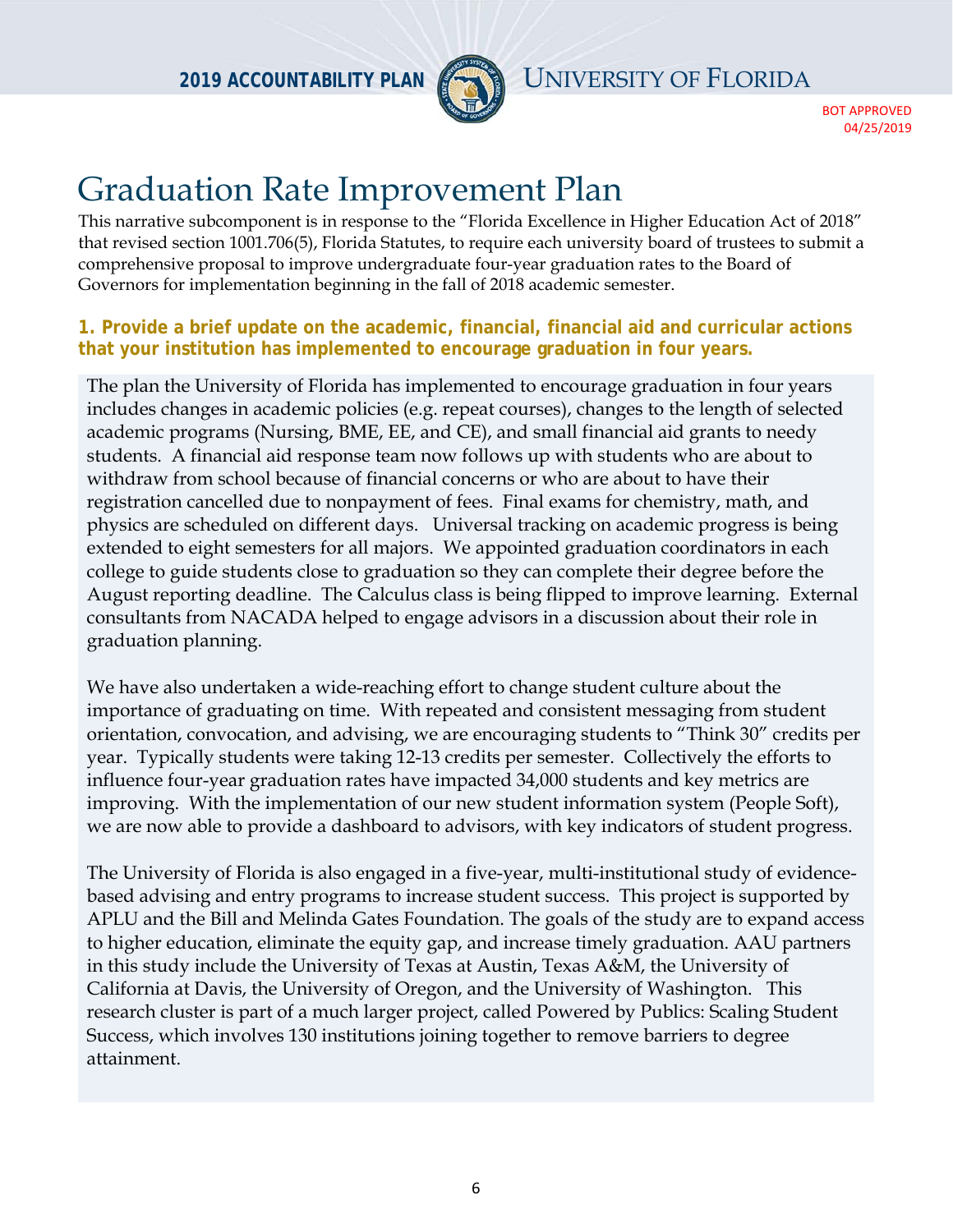

BOT APPROVED 04/25/2019

# Key Achievements for Last Year (2017 -2018)

#### **STUDENT ACHIEVEMENTS**

- 1. The Gator Theme Park Engineering & Design Club won first place in the roller coaster design phase of the Ryerson Invitational Thrill Design Competition. They also won the mechanical challenge portion of the competition.
- 2. Hannah Lyons, a microbiology and cell science major, was awarded the Universities Space Research Association Frederick A. Tarantino Memorial Scholarship Award for 2018 out of a pool of applicants from 55 universities.
- 3. Eight students were selected for the 2018-19 Fulbright Student Program.

#### **FACULTY ACHIEVEMENTS**

- 1. Distinguished Professor Clifford Will receives the 2019 Albert Einstein Medal from the Albert Einstein Society.
- 2. Professor Coco Fusco was named one of The Observer's 51 artists, curators, directors and dealers changing the art world in 2018.
- 3. Robert J. Ferl, Jeffrey Jones, and David Reitze were named Fellows of the American Association for the Advancement of Science (AAAS).

#### **PROGRAM ACHIEVEMENTS**

- 1. UF opened the Joel Buchanan Archive of African American Oral History
- 2. UF's Disability Resource Center ranked #6 in College Magazine's "Top 10 Campuses for Students with Physical Disabilities"
- 3. Six colleges at UF now rank in the top twenty graduate programs at U.S. public universities: Business #9, Education #15, Law #12, Medical Research #20, Nursing #14, and Veterinary Medicine #7.

#### **INSTITUTIONAL ACHIEVEMENTS**

- 1. UF research spending set a new record (\$865M) for FY 18.
- 2. UF Online ranks #5 in US News & World Report list of best online Bachelor's degree programs.
- 3. UF ranks #8 among US public universities in the US News & World Report undergraduate ranking.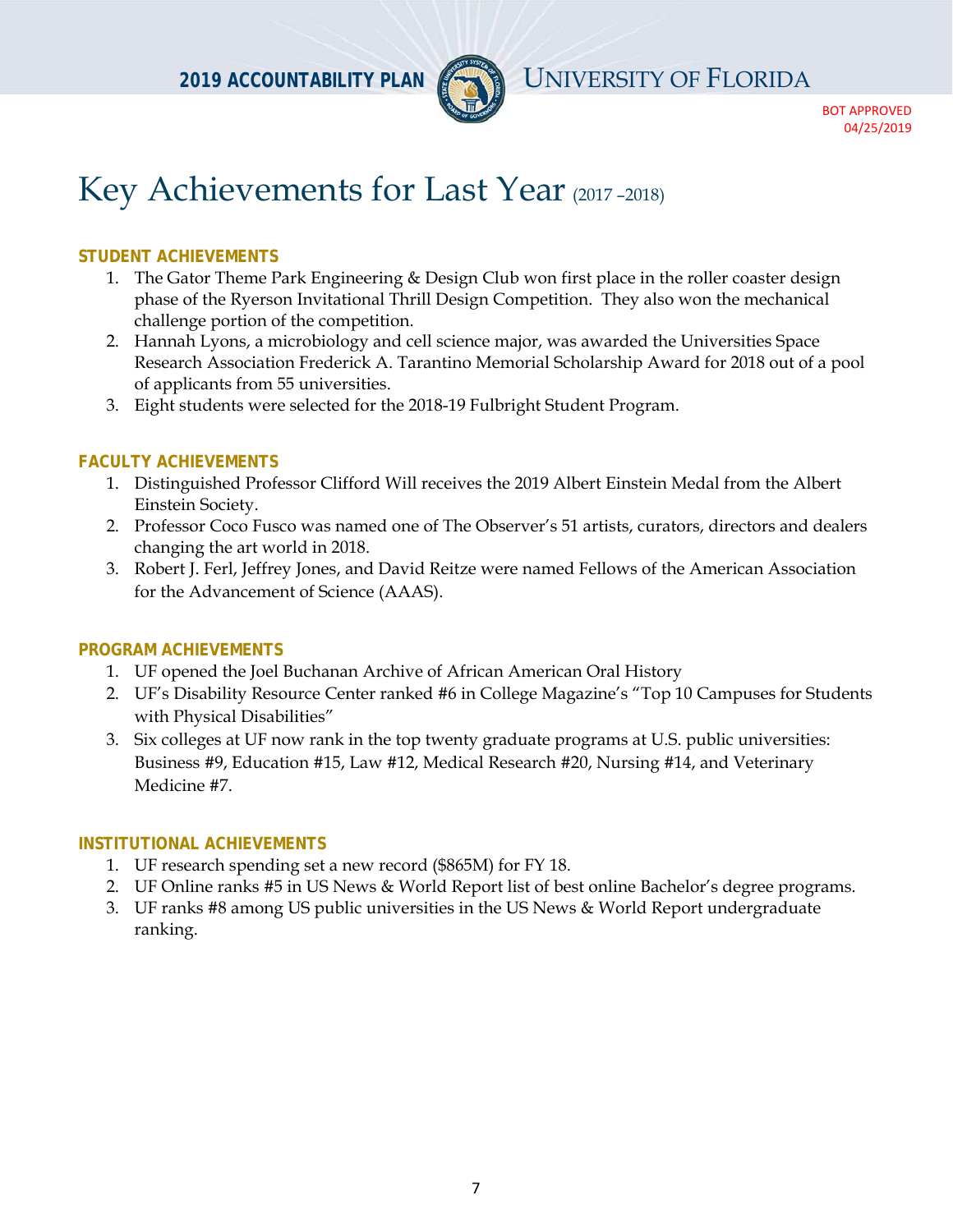

BOT APPROVED 04/25/2019

# **PERFORMANCE BASED FUNDING METRICS**

| 1. Percent of Bachelor's Graduates Enrolled or Employed (\$25,000+) |         |         |         |                 |         |         |                          |         |         |  |  |
|---------------------------------------------------------------------|---------|---------|---------|-----------------|---------|---------|--------------------------|---------|---------|--|--|
|                                                                     | 2012-13 | 2013-14 | 2014-15 | 2015-16         | 2016-17 | 2017-18 | 2018-19                  | 2019-20 | 2020-21 |  |  |
| ACTUAL                                                              | 66.2    | 67.6    | 69.4    | 70.9            | 71.3    |         | <b>Contract Contract</b> | $\cdot$ |         |  |  |
| APPROVED GOALS                                                      |         |         | 66.     | 70.             | 71      | 71      | 72                       | 72.     |         |  |  |
| <b>PROPOSED GOALS</b>                                               |         | $\cdot$ | $\cdot$ | $\cdot$ $\cdot$ |         | 71      | 72                       | 72.     | 73.     |  |  |

#### **2. Median Wages of Bachelor's Graduates Employed Full-time**

|                       | 2012-13 | 2013-14 | 2014-15   | 2015-16 | 2016-17 | 2017-18 | 2018-19                           | 2019-20   | 2020-21       |
|-----------------------|---------|---------|-----------|---------|---------|---------|-----------------------------------|-----------|---------------|
| ACTUAL                | 34,800  | 38,400  | 40,700    | 42,100  | 42.200  | $\cdot$ | <b>Contract Contract Contract</b> | $\bullet$ |               |
| APPROVED GOALS        |         | $\cdot$ | 35.500    | 41,000  | 42,000  | 43,000  | 43.000                            | 43.000    |               |
| <b>PROPOSED GOALS</b> |         | $\cdot$ | $\bullet$ | $\cdot$ | $\cdot$ | 43,000  | 43,000                            | 43,000    | <i>43.000</i> |

#### **3. Average Cost to the Student** [Net Tuition & Fees per 120 Credit Hours for Resident Undergraduates]

|                       | 2013-14 | 2014-15       | 2015-16   | 2016-17   | 2017-18 | 2018-19 | 2019-20 | 2020-21 | 2021-22 |
|-----------------------|---------|---------------|-----------|-----------|---------|---------|---------|---------|---------|
| <b>ACTUAL</b>         | 9,950   | 10,060        | 10,760    | $10,120*$ | 2,140   | $\cdot$ | $\sim$  | $\cdot$ |         |
| APPROVED GOALS        |         | $\sim$ $\sim$ | $\cdot$   | 10,700    | 10,700  | 10,700  | 10,700  | 10,700  |         |
| <b>PROPOSED GOALS</b> |         | $\bullet$     | $\bullet$ | $\bullet$ | $\cdot$ | 9,000   | 9,000   | 9,000   | 9,000   |

Note\*: Beginning with 2016-17, data now includes third-party payments to improve accuracy.

#### **4. FTIC Four-Year Graduation Rate**

|                       | 2010-14 | 2011-15       | 2012-16 | 2013-17   | 2014-18 | 2015-19 | 2016-20   | 2017-21 | 2018-22 |
|-----------------------|---------|---------------|---------|-----------|---------|---------|-----------|---------|---------|
| <b>ACTUAL</b>         | 67.4    | 68.0          | 68.3    | 66.7      | 67.1    | $\cdot$ | $\bullet$ | $\cdot$ |         |
| APPROVED GOALS        |         | $\sim$ $\sim$ | 67      | 68        | 68      | 70      | 72        | 74      |         |
| <b>PROPOSED GOALS</b> |         | $\cdot$       | $\cdot$ | $\bullet$ | $\cdot$ | 70      | 72        | 74      | 75      |

#### **5. Academic Progress Rate** [Second Year Retention Rate with At Least a 2.0 GPA]

|                       | 2013-14 | 2014-15   | 2015-16 | 2016-17 | 2017-18   | 2018-19   | 2019-20 | 2020-21   | 2021-22 |
|-----------------------|---------|-----------|---------|---------|-----------|-----------|---------|-----------|---------|
| <b>ACTUAL</b>         | 95.2    | 94.6      | 95.5    | 94.7*   | 95.2      | $\bullet$ | $\cdot$ | $\bullet$ | $\cdot$ |
| APPROVED GOALS        |         | $\bullet$ | 96      | 96      | 97        | 97        | 97      | 97        |         |
| <b>PROPOSED GOALS</b> |         | $\bullet$ | $\cdot$ | $\cdot$ | $\bullet$ | 97        | 97      | 97        | 97      |

Note\*: Previous year data updated to reflect the change in methodology made by Board ODA staff to improve accuracy.

Note: Metrics are defined in appendix. For more information about the PBF model visit: http://www.flbog.edu/about/budget/performance\_funding.php.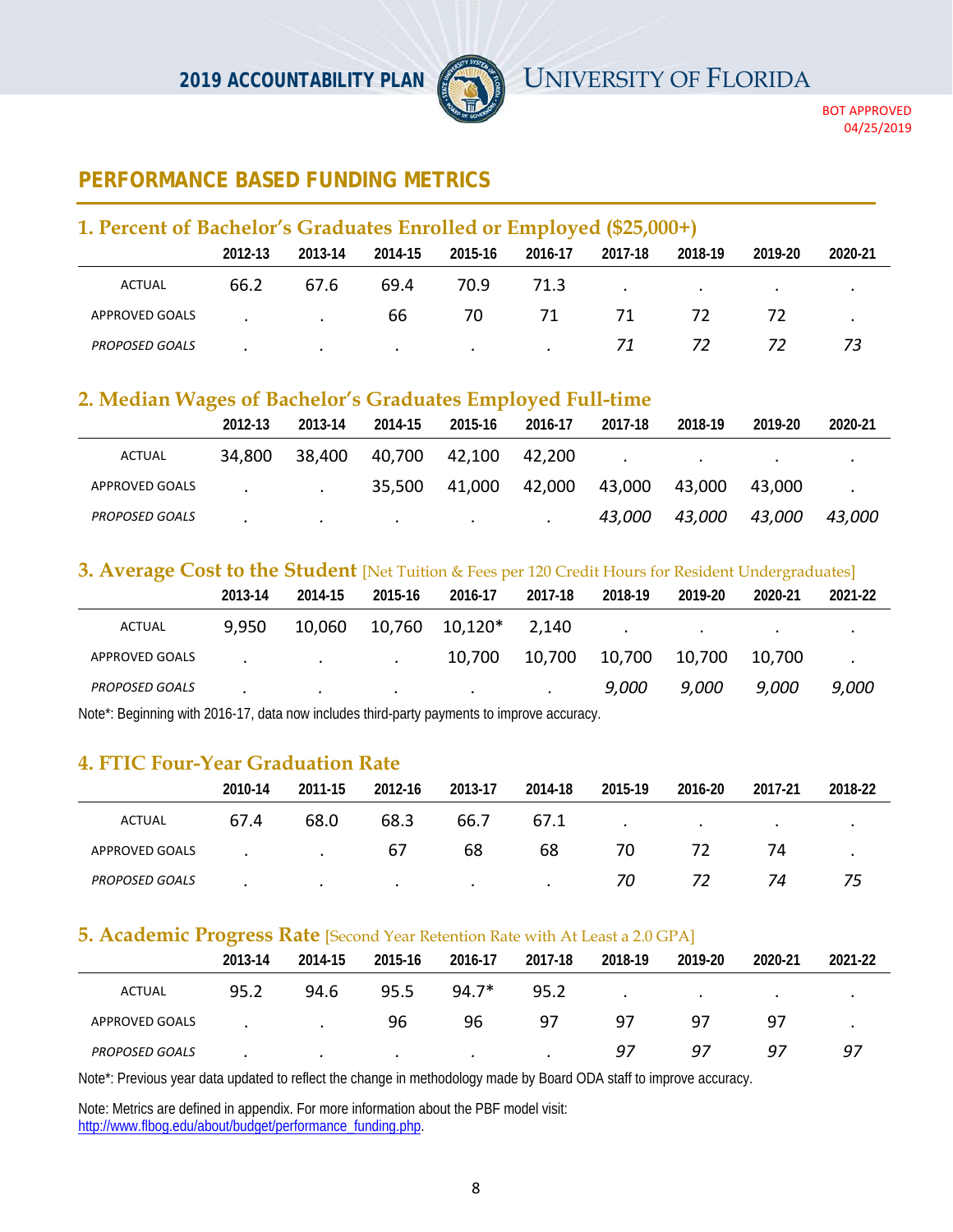

BOT APPROVED 04/25/2019

# **PERFORMANCE BASED FUNDING METRICS (CONTINUED)**

| 6. Percentage of Bachelor's Degrees Awarded within Programs of Strategic Emphasis |         |         |         |         |         |           |         |         |         |  |  |
|-----------------------------------------------------------------------------------|---------|---------|---------|---------|---------|-----------|---------|---------|---------|--|--|
|                                                                                   | 2013-14 | 2014-15 | 2015-16 | 2016-17 | 2017-18 | 2018-19   | 2019-20 | 2020-21 | 2021-22 |  |  |
| <b>ACTUAL</b>                                                                     | 54.7    | 56.1    | 56.9    | 58.8    | 57.6    | $\bullet$ | $\cdot$ | . .     |         |  |  |
| APPROVED GOALS                                                                    |         |         | 56      | 56      | 57      | 58        | 59      | 59      |         |  |  |
| <b>PROPOSED GOALS</b>                                                             |         | $\cdot$ |         | $\cdot$ |         | 58        | 59      | 59      | 59      |  |  |

#### **7. University Access Rate** [Percent of Undergraduates with a Pell grant]

|                       | <b>FALL 2013</b> | <b>FALL 2014</b> | <b>FALL 2015</b> | <b>FALL 2016</b> | <b>FALL 2017</b> | <b>FALL 2018</b> | <b>FALL 2019</b> | <b>FALL 2020</b> | <b>FALL 2021</b> |
|-----------------------|------------------|------------------|------------------|------------------|------------------|------------------|------------------|------------------|------------------|
| ACTUAL                | 32.4             | 31.6             | 29.7             | 27.7             | 28.6             | $\bullet$        | $\cdot$          | $\bullet$        |                  |
| APPROVED GOALS        |                  |                  | 30               | 30               | 30               | 30               | 30               | 30               |                  |
| <b>PROPOSED GOALS</b> |                  | $\bullet$        | $\bullet$        | $\cdot$          |                  | 30               | 30               | 30               | 30               |

#### **8. Percentage of Graduate Degrees Awarded within Programs of Strategic Emphasis**

|                       | 2013-14 | 2014-15   | 2015-16 | 2016-17 | 2017-18 | 2018-19 | 2019-20 | 2020-21   | 2021-22 |  |  |
|-----------------------|---------|-----------|---------|---------|---------|---------|---------|-----------|---------|--|--|
| <b>ACTUAL</b>         | 69.8    | 69.2      | 70.3    | 70.9    | 70.6    |         | $\cdot$ | $\bullet$ |         |  |  |
| APPROVED GOALS        |         |           | 71      |         | 72      |         |         |           |         |  |  |
| <b>PROPOSED GOALS</b> |         | $\bullet$ | $\cdot$ | $\cdot$ |         | 72      | 72      |           |         |  |  |

#### **9. BOG Choice: Percent of Baccalaureate Degrees Awarded Without Excess Hours**

|                       | 2013-14 | 2014-15   | 2015-16   | 2016-17   | 2017-18 | 2018-19   | 2019-20 | 2020-21   | 2021-22 |
|-----------------------|---------|-----------|-----------|-----------|---------|-----------|---------|-----------|---------|
| <b>ACTUAL</b>         | 77.3    | 79.8      | 80.3      | 82.1      | 83.6    | $\bullet$ | $\cdot$ | $\bullet$ |         |
| APPROVED GOALS        |         | $\bullet$ | $\bullet$ | $\bullet$ | 83      | 84        | 85      | 85        |         |
| <b>PROPOSED GOALS</b> |         | $\bullet$ | $\bullet$ | $\bullet$ |         | 84        | 85      | 85        | 85      |

#### **10.1 Current BOT Choice: Licenses/Options Executed Annually**

|                       | 2012-13 | 2013-14   | 2014-15   | 2015-16   | 2016-17 | 2017-18 | 2018-19   | 2019-20   | 2020-21   |
|-----------------------|---------|-----------|-----------|-----------|---------|---------|-----------|-----------|-----------|
| <b>ACTUAL#</b>        | 140     | 147       | 261       | 293       | 257     | 226     | $\bullet$ | $\cdot$   | $\bullet$ |
| <b>ACTUAL RANK</b>    | 4       |           | 3         |           |         | $\cdot$ | $\bullet$ | $\bullet$ |           |
| APPROVED GOALS        |         | ٠         | 225       | 293       | 235     | 261     | 265       | 270       |           |
| <b>PROPOSED GOALS</b> |         | $\bullet$ | $\bullet$ | $\bullet$ | $\cdot$ | 261     | 265       | 270       | 272       |

# **10.2 Future BOT Choice: 6-Year Graduation Rates** [Full- time students]

|                       | 2008-14 | 2009-15 | 2010-16 | 2011-17   | 2012-18 | 2013-19 | 2014-20 | 2015-21 | 2016-22 |
|-----------------------|---------|---------|---------|-----------|---------|---------|---------|---------|---------|
| <b>ACTUAL</b>         | 88      | 87      | 87      | 88        | 90      |         |         |         |         |
| APPROVED GOALS        |         |         | 87      | 88        | 89      | 89      | 90      | 90      |         |
| <b>PROPOSED GOALS</b> |         |         |         | $\bullet$ | $\cdot$ | 90      | 90      | 90      | 90      |

Note: This is a transition year for the BOT Choice metric (#10), so we are reporting data for both the current and future metrics. Metrics are defined in appendix. For more information about the PBF model visit: http://www.flbog.edu/about/budget/performance\_funding.php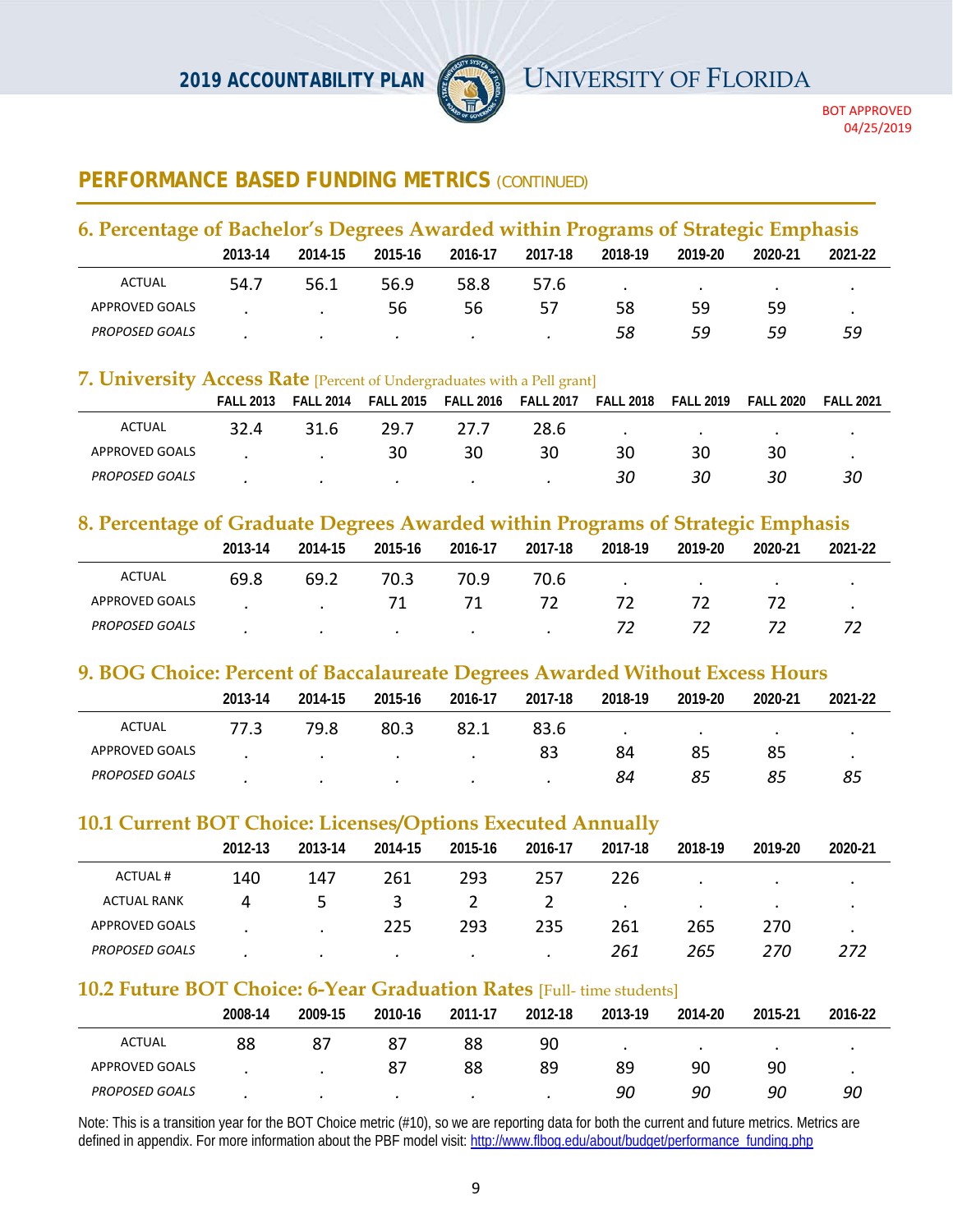

BOT APPROVED 04/25/2019

# **PREEMINENT RESEARCH UNIVERSITY FUNDING METRICS**

# **1a. Average GPA**

|                       | <b>Fall 2014</b> | <b>Fall 2015</b> | <b>Fall 2016</b> | <b>Fall 2017</b> | <b>Fall 2018</b> | <b>Fall 2019</b> | <b>Fall 2020</b> | <b>Fall 2021</b> | <b>Fall 2022</b> |
|-----------------------|------------------|------------------|------------------|------------------|------------------|------------------|------------------|------------------|------------------|
| <b>ACTUAL</b>         | 4.3              | 4.3              | 4.3              | 4.4              | 4.4              | $\bullet$        | $\bullet$        | $\bullet$        |                  |
| APPROVED GOALS        |                  |                  | 4.3              | 4.3              | 4.4              | 4.4              | 4.4              | 4.4              |                  |
| <b>PROPOSED GOALS</b> |                  | $\bullet$        | $\bullet$        | $\bullet$        | $\cdot$          | 4.4              | 4.4              | 4.4              | 4.4              |

#### **1b. Average SAT Score**

|                       | <b>Fall 2014</b> | <b>Fall 2015</b>         | <b>Fall 2016</b> | <b>Fall 2017</b>                                                                | Fall 2018 | <b>Fall 2019</b> | Fall 2020                                           | <b>Fall 2021</b> | <b>Fall 2022</b> |
|-----------------------|------------------|--------------------------|------------------|---------------------------------------------------------------------------------|-----------|------------------|-----------------------------------------------------|------------------|------------------|
| <b>ACTUAL</b>         | $1285*$          | $1273*$                  | 1281*            | 1311                                                                            | 1355      |                  | the contract of the contract of the contract of the |                  | ٠                |
| APPROVED GOALS        |                  |                          | $1273*$          | 1280*                                                                           | 1350      | 1360             | 1360                                                | 1360             | $\cdot$          |
| <b>PROPOSED GOALS</b> | $\cdot$          | <b>Contract Contract</b> |                  | the contract of the contract of the contract of the contract of the contract of |           | 1360             | 1360                                                | 1360             | 1360             |
|                       |                  |                          |                  |                                                                                 |           |                  |                                                     |                  |                  |

Note\*: Historical scores and approved goals were based upon a different SAT scale standard.

#### **2. Public University National Ranking** [Top50 rankings based on BOG's official list of publications]

|                       | $\overline{\phantom{a}}$ |           | $\sim$    | $\sim$  |         |           |      |           |      |
|-----------------------|--------------------------|-----------|-----------|---------|---------|-----------|------|-----------|------|
|                       | 2015                     | 2016      | 2017      | 2018    | 2019    | 2020      | 2021 | 2022      | 2023 |
| <b>ACTUAL</b>         | 10                       | 10        |           |         | 10      | $\bullet$ |      | $\bullet$ |      |
| <b>APPROVED GOALS</b> |                          | $\bullet$ | 10        | 10      | 10      | 10        | 10   | 10        |      |
| <b>PROPOSED GOALS</b> |                          | $\cdot$   | $\bullet$ | $\cdot$ | $\cdot$ | 10        | 10   | 10        | 10   |

#### **3. Freshman Retention Rate** [Full-time, FTIC students, IPEDS]

|                       | 2013-14 | 2014-15   | 2015-16   | 2016-17 | 2017-18 | 2018-19   | 2019-20   | 2020-21   | 2021-22   |
|-----------------------|---------|-----------|-----------|---------|---------|-----------|-----------|-----------|-----------|
| <b>ACTUAL</b>         | 96      | 96        | 96        | 95      | 96      | $\bullet$ | $\bullet$ | $\bullet$ | $\bullet$ |
| APPROVED GOALS        |         | $\cdot$   | 97        | 97      | 97      | 97        | 97        | 97        | $\bullet$ |
| <b>PROPOSED GOALS</b> | $\cdot$ | $\bullet$ | $\bullet$ | $\cdot$ | $\cdot$ | 97        | 97        | 97        | 97        |

#### **4. Four-year Graduation Rate** [Full-time, FTIC students, IPEDS]

| . .                   | 2010-14 | 2011-15   | $2012 - 16^*$ | 2013-17 | 2014-18 | 2015-19   | 2016-20 | 2017-21   | 2018-22 |
|-----------------------|---------|-----------|---------------|---------|---------|-----------|---------|-----------|---------|
| <b>ACTUAL</b>         | 67.4    | 68.0      | 68.3          | 66.7    | 67.1    | $\bullet$ | $\cdot$ | $\bullet$ |         |
| APPROVED GOALS        |         | $\bullet$ | 67            | 68      | 68      | 70        |         | 74        |         |
| <b>PROPOSED GOALS</b> |         | $\cdot$   | $\cdot$       | $\cdot$ | $\cdot$ | 70        | 72      | 74        | 75      |

Note\*: Florida statute requires using older graduation rates as reported by IPEDS.

Note: Metrics are defined in appendix. For more information about the PBF model visit: http://www.flbog.edu/about/budget/performance\_funding.php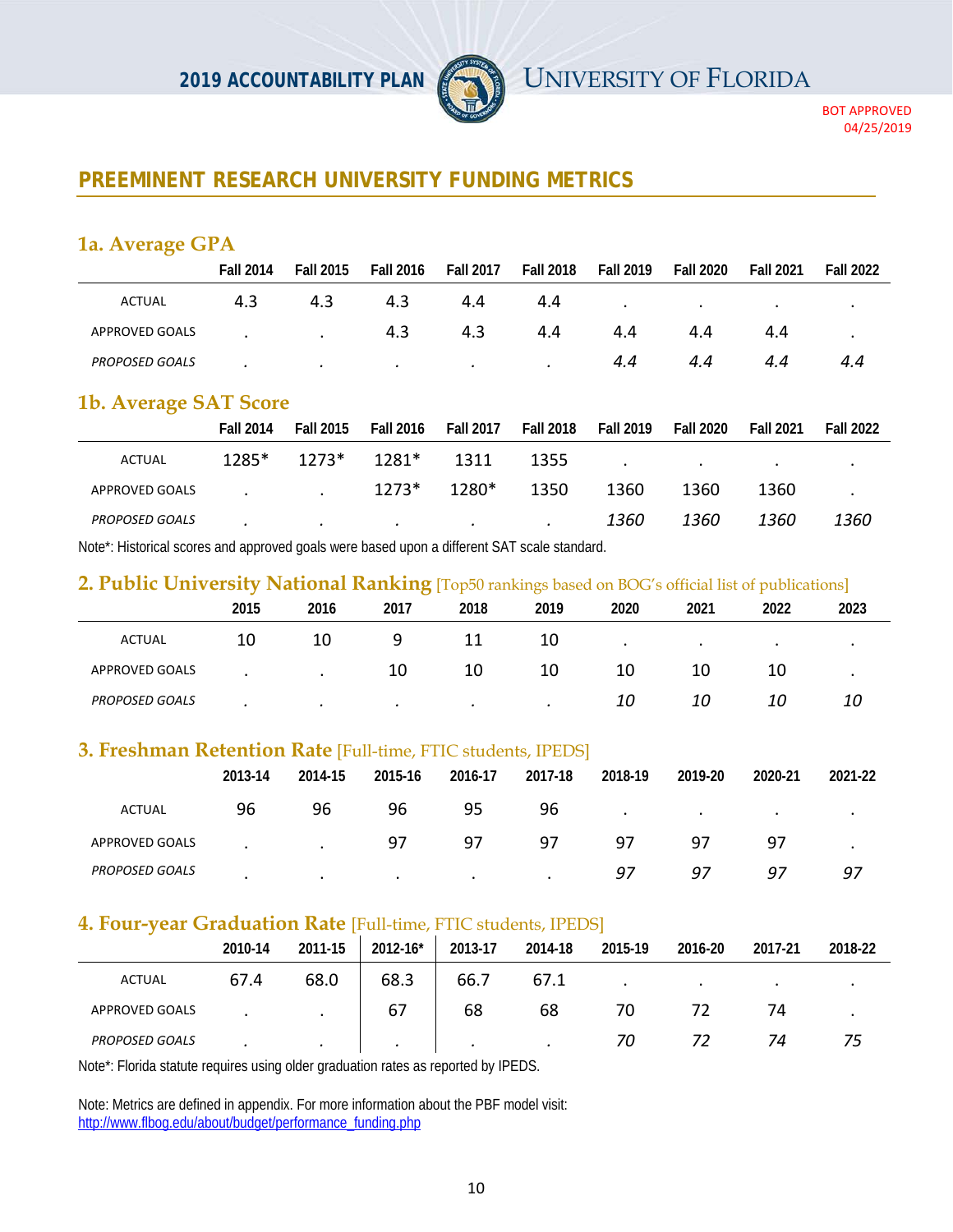

BOT APPROVED 04/25/2019

# **PREEMINENT RESEARCH UNIVERSITY FUNDING METRICS (CONTINUED)**

# **5. National Academy Memberships**

|                       | 2015 | 2016      | 2017      | 2018      | 2019 | 2020      | 2021      | 2022      | 2023 |
|-----------------------|------|-----------|-----------|-----------|------|-----------|-----------|-----------|------|
| <b>ACTUAL</b>         | 25   | 25        | 29        | 28        | 29   | $\bullet$ | $\bullet$ | $\bullet$ |      |
| APPROVED GOALS        |      |           | 25        | 30        | 30   | 31        | 32        | 33        |      |
| <b>PROPOSED GOALS</b> |      | $\bullet$ | $\bullet$ | $\bullet$ |      | 30        | 30        | 30        | 30   |

# **6. Science & Engineering Research Expenditures (\$M)**

|                       | 2013-14 | 2014-15 | 2015-16 | 2016-17 | 2017-18 | 2018-19   | 2019-20 | 2020-21   | 2021-22 |
|-----------------------|---------|---------|---------|---------|---------|-----------|---------|-----------|---------|
| <b>ACTUAL</b>         | 652     | 700     | 742     | 766     | 831     | $\bullet$ | $\cdot$ | $\bullet$ |         |
| APPROVED GOALS        |         | $\cdot$ | 707     | 690     | 788     | 812       | 837     | 862       |         |
| <b>PROPOSED GOALS</b> |         | $\cdot$ | $\cdot$ | $\cdot$ | $\cdot$ | 856       | 882     | 908       | 935     |

# **7. Non-Medical Science & Engineering Research Expenditures (\$M)**

|                       | 2013-14 | 2014-15 | 2015-16   | 2016-17   | 2017-18 | 2018-19   | 2019-20   | 2020-21   | 2021-22 |  |
|-----------------------|---------|---------|-----------|-----------|---------|-----------|-----------|-----------|---------|--|
| ACTUAL                | 480     | 518     | 483       | 489       | 506     | $\bullet$ | $\bullet$ | $\bullet$ |         |  |
| APPROVED GOALS        |         | $\cdot$ | 523       | 450       | 503     | 518       | 534       | 550       |         |  |
| <b>PROPOSED GOALS</b> |         | $\cdot$ | $\bullet$ | $\bullet$ | $\cdot$ | 521       | 537       | 553       | 570     |  |

#### **8. Number of Broad Disciplines Ranked in Top 100 for Research Expenditures**

|                | 2012-13 | 2013-14 | 2014-15 | 2015-16 | 2016-17                                                                                                        | 2017-18 | 2018-19 | 2019-20 | 2020-21 |
|----------------|---------|---------|---------|---------|----------------------------------------------------------------------------------------------------------------|---------|---------|---------|---------|
| ACTUAL         |         |         |         |         | 8 of 8 9 of 8 7 of 8 8 of 8 7 of 8 3 cm 3 cm 3 and 3 and 3 and 3 and 3 and 3 and 3 and 3 and 3 and 3 and 3 and |         |         |         |         |
| APPROVED GOALS |         |         |         |         | . 8 of 8 8 of 8 8 of 8 8 of 8 8 of 8 8 of 8 .                                                                  |         |         |         |         |
| PROPOSED GOALS |         |         |         |         | . 80f8 80f8 80f8 80f8                                                                                          |         |         |         |         |

Note: Metrics are defined in appendix. For more information about the PBF model visit: http://www.flbog.edu/about/budget/performance\_funding.php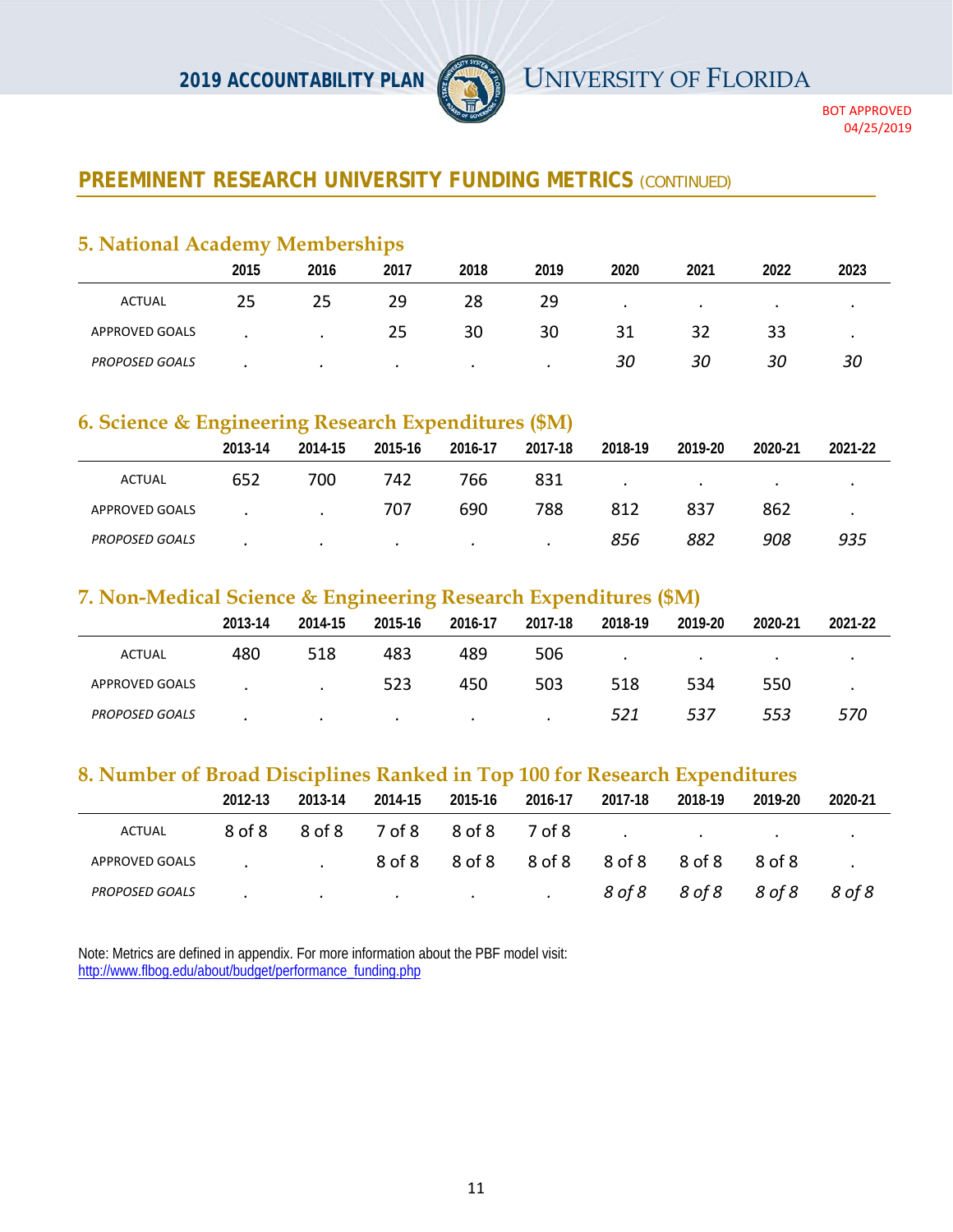

BOT APPROVED 04/25/2019

# **PREEMINENT RESEARCH UNIVERSITY FUNDING METRICS (CONTINUED)**

#### **9. Utility Patents Awarded\*** [over three calendar years]

|                       | 2012-14 | 2013-15   | 2014-16 | 2015-17   | 2016-18 | 2017-19 | 2018-20       | 2019-21         | 2020-22   |
|-----------------------|---------|-----------|---------|-----------|---------|---------|---------------|-----------------|-----------|
| <b>ACTUAL</b>         | 263     | 303       | 307     | 334       | 319     | $\cdot$ | $\sim$ $\sim$ | $\cdot$ $\cdot$ | $\bullet$ |
| APPROVED GOALS        |         |           | 270     | 322       | 339     | 344     | 350           | 354             |           |
| <b>PROPOSED GOALS</b> |         | $\bullet$ | $\cdot$ | $\bullet$ | $\cdot$ | 346     | 364           | 369             | 375       |
|                       |         |           |         |           |         |         |               |                 |           |

Note\*: Does not include agricultural patents.

#### **10. Doctoral Degrees Awarded Annually**

|                       | 2013-14 | 2014-15                           | 2015-16                                               | 2016-17 | 2017-18                             | 2018-19 | 2019-20           | 2020-21 | 2021-22                 |
|-----------------------|---------|-----------------------------------|-------------------------------------------------------|---------|-------------------------------------|---------|-------------------|---------|-------------------------|
| ACTUAL                |         | 1,671 1,592                       | 1,579 1,671                                           |         |                                     |         |                   |         | $\cdot$                 |
| APPROVED GOALS        |         | the company's company's company's |                                                       |         | 1,592 1,600 1,700 1,700 1,700 1,700 |         |                   |         | $\sim 100$ km s $^{-1}$ |
| <b>PROPOSED GOALS</b> | $\cdot$ |                                   | the control of the control of the control of the con- |         |                                     |         | 1,700 1,700 1,700 |         | <i>1,700</i>            |

#### **11. Number of Post-Doctoral Appointees** [note: statute requires a source with time lag]

|                       | <b>Fall 2013</b> | <b>Fall 2014</b> | Fall 2015* | <b>Fall 2016</b> | <b>Fall 2017</b> | <b>Fall 2018</b> | <b>Fall 2019</b> | <b>Fall 2020</b> | <b>Fall 2021</b> |
|-----------------------|------------------|------------------|------------|------------------|------------------|------------------|------------------|------------------|------------------|
| ACTUAL                | 677              | 644              | 679        | 666              | 640              | 661              | ٠                |                  |                  |
| <b>APPROVED GOALS</b> | 677              | 644              | 679        | 664              | 690              | 692              | $\bullet$        | $\cdot$          | ٠                |
| <b>PROPOSED GOALS</b> |                  | $\cdot$          | $\bullet$  | $\bullet$        | $\bullet$        | 692              | 694              | 696              | 698              |

Note\*: Florida statute requires using older counts of Post-Doctoral Appointees as reported by the Center for Measuring University Performance in their annual Top American Research Universities (TARU) report.

#### **12. Endowment Size (\$Millions)**

|                       | 2013-14 | 2014-15                       | 2015-16 | 2016-17                                | 2017-18 | 2018-19                           | 2019-20 | 2020-21 | 2021-22 |
|-----------------------|---------|-------------------------------|---------|----------------------------------------|---------|-----------------------------------|---------|---------|---------|
| <b>ACTUAL</b>         | 1,520   | 1,556                         | 1,468   | 1,612                                  | 1,735   | the company of the company of the |         |         |         |
| APPROVED GOALS        |         | the company of the company of | 1,630   | 1,570                                  | 1,770   | 1,850                             | 1,950   | 2,100   |         |
| <b>PROPOSED GOALS</b> | $\cdot$ | $\cdot$                       |         | the control of the control of the con- |         | 1,850                             | 1,950   | 2,100   | 2,125   |

Note: Metrics are defined in appendix. For more information about the PBF model visit: http://www.flbog.edu/about/budget/performance\_funding.php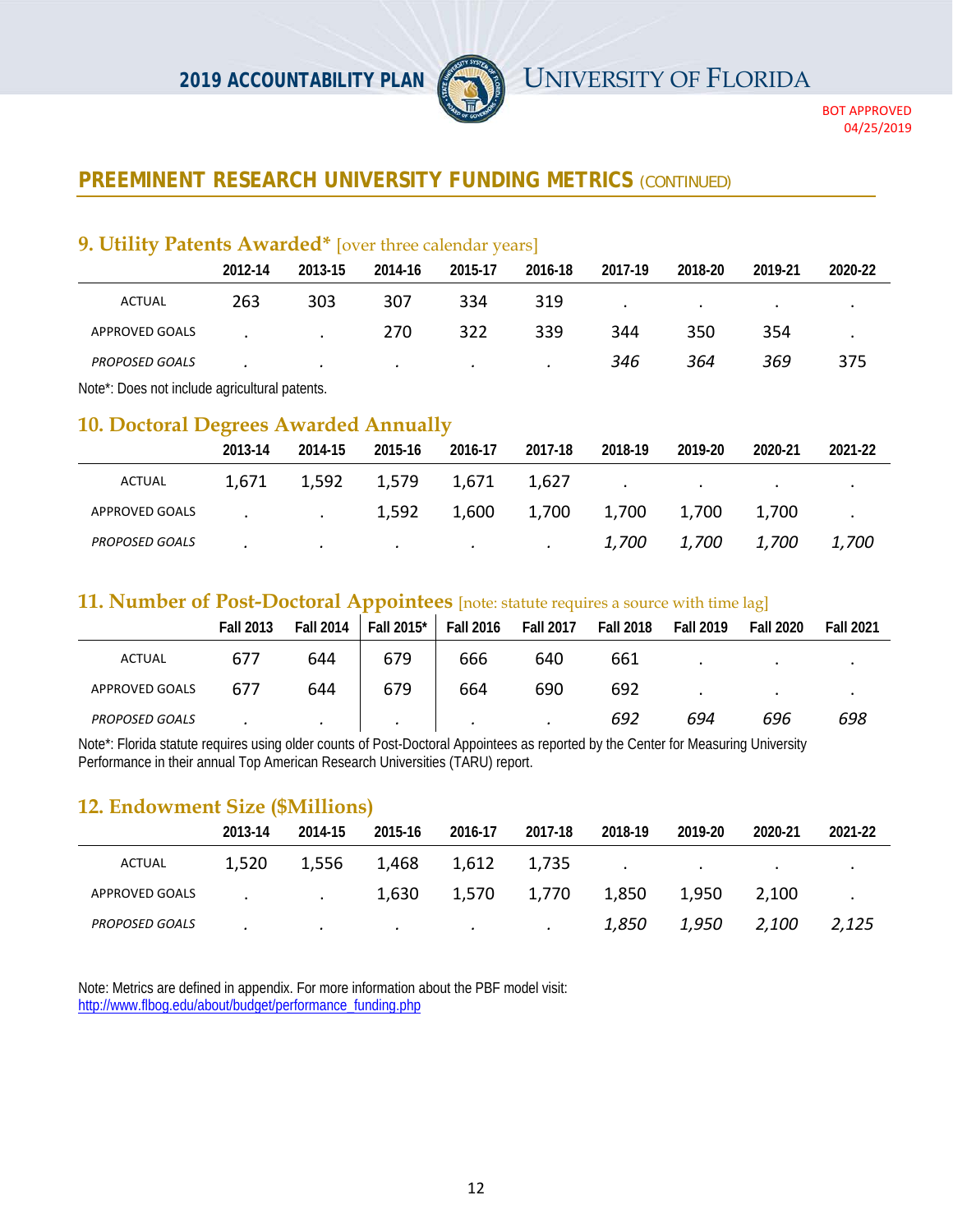

# **KEY PERFORMANCE INDICATORS**

**Teaching & Learning Metrics** (from the 2025 System Strategic Plan that are not included in the PBF section)

|                                                                   | Public University National Ranking [Number of Top50 Rankings based on BOG's official list of publications] |                  |                      |                      |                      |                      |                      |                      |                      |
|-------------------------------------------------------------------|------------------------------------------------------------------------------------------------------------|------------------|----------------------|----------------------|----------------------|----------------------|----------------------|----------------------|----------------------|
|                                                                   | 2015                                                                                                       | 2016             | 2017                 | 2018                 | 2019                 | 2020                 | 2021                 | 2022                 | 2023                 |
| <b>ACTUAL</b>                                                     | 10                                                                                                         | 10               | 9                    | 11                   | 10                   | $\blacksquare$       | $\ddot{\phantom{1}}$ | $\ddot{\phantom{1}}$ | $\bullet$            |
| APPROVED GOALS                                                    |                                                                                                            |                  | 10                   | 10                   | 10                   | 10                   | 10                   | 10                   | $\ddot{\phantom{0}}$ |
| PROPOSED GOALS                                                    |                                                                                                            |                  |                      |                      |                      | 10                   | 10                   | 10                   | 10                   |
| Freshmen in Top 10% of High School Class                          |                                                                                                            |                  |                      |                      |                      |                      |                      |                      |                      |
|                                                                   | <b>Fall 2014</b>                                                                                           | <b>Fall 2015</b> | <b>Fall 2016</b>     | <b>Fall 2017</b>     | <b>Fall 2018</b>     | <b>Fall 2019</b>     | <b>Fall 2020</b>     | <b>Fall 2021</b>     | <b>Fall 2022</b>     |
| <b>ACTUAL</b>                                                     | 75                                                                                                         | 72               | 73                   | 73                   | 74                   | $\ddot{\phantom{a}}$ | $\ddot{\phantom{a}}$ |                      |                      |
| APPROVED GOALS                                                    |                                                                                                            |                  | 72                   | 72                   | 73                   | 73                   | 73                   | 73                   | $\bullet$            |
| PROPOSED GOALS                                                    |                                                                                                            |                  | $\ddot{\phantom{a}}$ |                      |                      | 73                   | 73                   | 73                   | 75                   |
| Time to Degree for FTICs in 120hr programs                        |                                                                                                            |                  |                      |                      |                      |                      |                      |                      |                      |
|                                                                   | 2013-14                                                                                                    | 2014-15          | 2015-16              | 2016-17              | 2017-18              | 2018-19              | 2019-20              | 2020-21              | 2021-22              |
| <b>ACTUAL</b>                                                     | 4.0                                                                                                        | 3.9              | 3.9                  | 3.9                  | 3.9                  | $\bullet$            | $\ddot{\phantom{1}}$ | $\ddot{\phantom{1}}$ | $\bullet$            |
| APPROVED GOALS                                                    |                                                                                                            |                  | 4.1                  | 4.1                  | 4.0                  | 4.0                  | 4.0                  | 4.0                  | $\bullet$            |
| PROPOSED GOALS                                                    |                                                                                                            |                  | $\cdot$              | $\ddot{\phantom{0}}$ | $\ddot{\phantom{a}}$ | 4.0                  | 4.0                  | 4.0                  | 4.0                  |
| <b>Six-Year FTIC Graduation Rates</b> [full-& part-time students] |                                                                                                            |                  |                      |                      |                      |                      |                      |                      |                      |
|                                                                   | 2008-14                                                                                                    | 2009-15          | 2010-16              | 2011-17              | 2012-18              | 2013-19              | 2014-20              | 2015-21              | 2016-22              |
| <b>ACTUAL</b>                                                     | 88                                                                                                         | 86               | 87                   | 88                   | 89                   | $\ddot{\phantom{0}}$ | $\ddot{\phantom{a}}$ | $\bullet$            | $\ddot{\phantom{0}}$ |
| APPROVED GOALS                                                    |                                                                                                            |                  | 87                   | 88                   | 89                   | 89                   | 90                   | 90                   |                      |
| PROPOSED GOALS                                                    |                                                                                                            |                  |                      |                      |                      | 89                   | 90                   | 90                   | 90                   |
| <b>Bachelor's Degrees Awarded</b> [First Majors Only]             |                                                                                                            |                  |                      |                      |                      |                      |                      |                      |                      |
|                                                                   | 2013-14                                                                                                    | 2014-15          | 2015-16              | 2016-17              | 2017-18              | 2018-19              | 2019-20              | 2020-21              | 2021-22              |
| <b>ACTUAL</b>                                                     | 8,515                                                                                                      | 8,604            | 8,451                | 8,597                | 9,114                | $\cdot$              | $\ddot{\phantom{0}}$ | $\bullet$            |                      |
| <b>APPROVED GOALS</b>                                             |                                                                                                            |                  | 8,515                | 8,515                | 8,515                | 8,600                | 8,600                | 8,600                |                      |
| PROPOSED GOALS                                                    |                                                                                                            |                  |                      |                      |                      | 8,600                | 8,600                | 8,600                | 8,600                |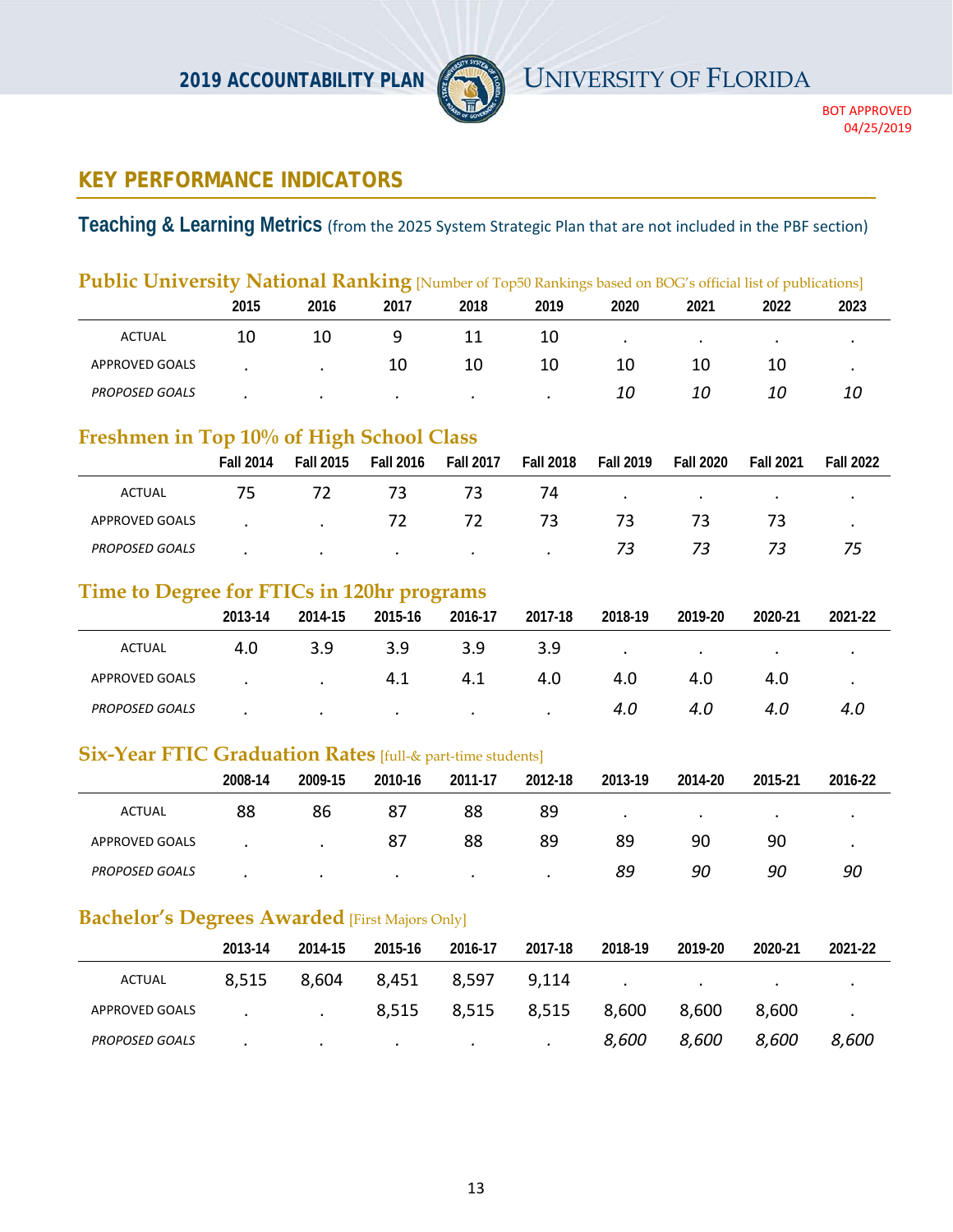

BOT APPROVED 04/25/2019

# **KEY PERFORMANCE INDICATORS** (*CONTINUED*)

# **Teaching & Learning Metrics**

# **Professional Licensure & Certification Exam First-time Pass Rates**

|                                                        |      |      |      |      |      | 2019        | 2020        | 2021        | 2022            |
|--------------------------------------------------------|------|------|------|------|------|-------------|-------------|-------------|-----------------|
| <b>CALENDAR YEAR</b>                                   | 2014 | 2015 | 2016 | 2017 | 2018 | <b>GOAL</b> | <b>GOAL</b> | <b>GOAL</b> | <b>GOAL</b>     |
| <b>Nursing</b>                                         | 90   | 93   | 90   | 87   | 93   | 90          | 90          | 90          | 90              |
| US Average                                             | 85   | 87   | 88   | 90   | 92   | $\bullet$   | $\bullet$   | $\bullet$   | $\bullet$       |
| Law                                                    | 89   | 87   | 78   | 77   | 69   | 75          | 80          | 82          | 85              |
| Florida Average                                        | 74   | 69   | 66   | 68   | 65   | $\bullet$   | $\bullet$   | $\cdot$     | $\bullet$       |
| Medicine (2Yr)                                         | 96   | 95   | 96   | 95   | 96   | 98          | 98          | 98          | 98              |
| US Average                                             | 96   | 96   | 96   | 96   | 96   | $\bullet$   | $\bullet$   | $\bullet$   | $\bullet$       |
| Pharmacy                                               | 96   | 95   | 94   | 89   | 93   | 92          | 92          | 92          | 92              |
| <b>US Average</b>                                      | 95   | 93   | 86   | 88   | 90   |             |             |             |                 |
| Dentistry (p1)                                         | 100  | 100  | 97   | 100  | 92   | 95          | 95          | 95          | 95              |
| US Average                                             | 96   | 96   | 95   | 89   | 88   | $\bullet$   | ٠           |             | $\bullet$       |
| Dentistry (p2)                                         | 96   | 99   | 98   | 98   | 97   | 95          | 95          | 95          | 95              |
| US Average                                             | 92   | 92   | 91   | 92   | 92   | $\bullet$   | $\bullet$   |             | $\bullet$       |
| <b>Occupational Therapy</b><br>No Comparison available | 100  | 98   | 100  | 96   | 93   | 95          | 95          | N/A         | 95<br>$\bullet$ |
|                                                        |      |      |      |      |      |             |             |             |                 |

| <b>CROSS-YEAR</b>       | 2013-14 | 2014-15 | 2015-16 | 2016-17 | 2017-18 | 2018-19<br><b>GOAL</b> | 2019-20<br><b>GOAL</b> | 2020-21<br><b>GOAL</b> | 2021-22<br><b>GOAL</b> |
|-------------------------|---------|---------|---------|---------|---------|------------------------|------------------------|------------------------|------------------------|
| Medicine (4Y-CK)        | 98      | 98      | 99      | 94      | 99      | 98                     | 98                     | 98                     | 98                     |
| US Average              | 97      | 95      | 96      | 96      | 97      | $\cdot$                | $\bullet$              | ٠                      | $\bullet$              |
| Medicine (4Y-CS)        | 97      | 98      | 99      | 97      | 98      | 98                     | 98                     | 98                     | 98                     |
| US Average              | 96      | 96      | 97      | 96      | 96      | ٠                      | $\bullet$              | ٠                      | $\bullet$              |
| Veterinary              | 97      | 95      | 98      | 97      | 92      | 95                     | 95                     | 95                     | 95                     |
| US Average              | 90      | 90      | 90      | 91      | 91      |                        | ٠                      |                        | $\bullet$              |
| <b>MULTI-YEAR</b>       | 2012-14 | 2013-15 | 2014-16 | 2015-17 | 2016-18 | 2017-19<br><b>GOAL</b> | 2018-20<br><b>GOAL</b> | 2019-21<br><b>GOAL</b> | 2020-22<br><b>GOAL</b> |
| <b>Physical Therapy</b> | 94      | 96      | 95      | 95      | 95      | 95                     | 95                     | 95                     | 95                     |
| US Average              | 90      | 91      | 92      | 92      | 92      |                        |                        |                        | $\bullet$              |

Note: An asterisk (\*) indicates the passing rate is preliminary.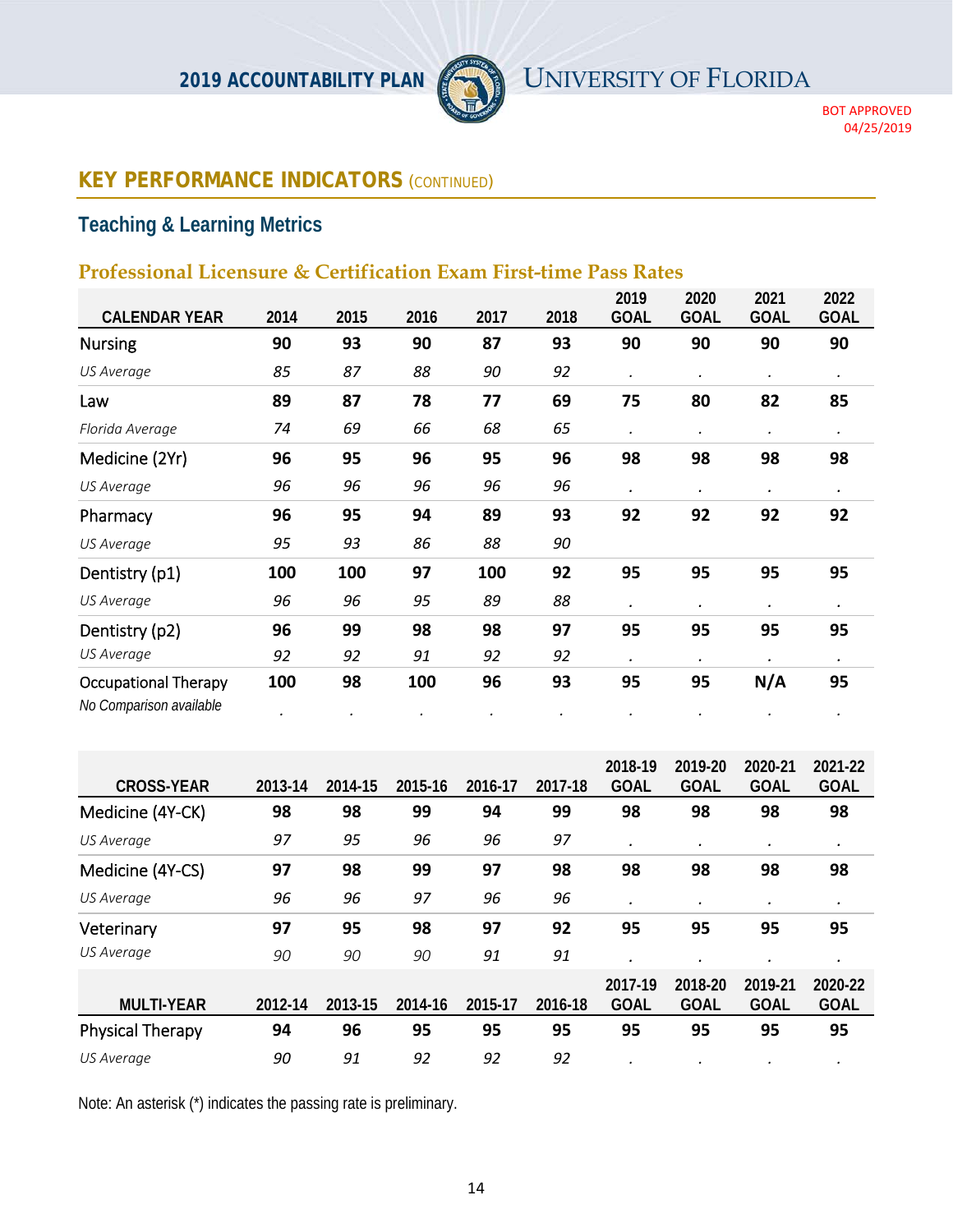

# **KEY PERFORMANCE INDICATORS** (*CONTINUED*)

# **Teaching & Learning Metrics**

# **Graduate Degrees Awarded** [First Majors Only]

|                       | 2013-14 | 2014-15 | 2015-16                           | 2016-17                  | 2017-18       | 2018-19       | 2019-20                           | 2020-21 | 2021-22 |
|-----------------------|---------|---------|-----------------------------------|--------------------------|---------------|---------------|-----------------------------------|---------|---------|
| ACTUAL                | 6,241   | 5,612   | 5,810                             | 6,162                    | 6.336         | $\sim$ $\sim$ | <b>Contract Contract Contract</b> |         |         |
| APPROVED GOALS        |         |         | 5,620                             | 5,650                    | 5,700         | 5,800         | 5,800                             | 5,800   |         |
| <b>PROPOSED GOALS</b> |         | $\cdot$ | <b>Contract Contract Contract</b> | <b>Contract Contract</b> | $\sim$ $\sim$ | 5,800         | 5,800                             | 5,800   | 5,800   |

# **Bachelor's Degrees Awarded to African-American & Hispanic Students**

|                       | _<br>2013-14 | 2014-15   | 2015-16   | 2016-17 | 2017-18 | 2018-19   | 2019-20 | 2020-21 | 2021-22 |
|-----------------------|--------------|-----------|-----------|---------|---------|-----------|---------|---------|---------|
| <b>ACTUAL</b>         | 27           | 28        | 27        | 28      | 28      | $\bullet$ | $\cdot$ | $\cdot$ | $\cdot$ |
| APPROVED GOALS        |              | $\bullet$ | 26        | 26      | 28      | 28        | 28      | 28      | ٠       |
| <b>PROPOSED GOALS</b> |              | $\cdot$   | $\bullet$ | $\cdot$ | $\cdot$ | 28        | 28      | 28      | 28      |

# **Percentage of Adult (Aged 25+) Undergraduates Enrolled**

|                       | <b>Fall 2014</b> | <b>Fall 2015</b> | <b>Fall 2016</b> | <b>Fall 2017</b> | <b>Fall 2018</b> | <b>Fall 2019</b> | <b>Fall 2020</b> | <b>Fall 2021</b> | <b>Fall 2022</b> |
|-----------------------|------------------|------------------|------------------|------------------|------------------|------------------|------------------|------------------|------------------|
| ACTUAL                |                  |                  |                  |                  |                  | $\bullet$        | $\bullet$        | $\bullet$        |                  |
| APPROVED GOALS        |                  |                  | n                | b                | b                | b                |                  |                  |                  |
| <b>PROPOSED GOALS</b> |                  | $\cdot$          |                  | $\cdot$          |                  | n                |                  |                  |                  |

# **Percent of Undergraduate FTE in Online Courses**

|                       | 2013-14 | 2014-15   | 2015-16 | 2016-17 | 2017-18 | 2018-19   | 2019-20 | 2020-21   | 2021-22 |
|-----------------------|---------|-----------|---------|---------|---------|-----------|---------|-----------|---------|
| <b>ACTUAL</b>         | 26      |           | 31      |         | 34      | $\bullet$ | $\cdot$ | $\bullet$ |         |
| <b>APPROVED GOALS</b> |         | $\bullet$ | 27      | 32      | 33      | 34        | 35      | 35        |         |
| <b>PROPOSED GOALS</b> |         | $\bullet$ | $\cdot$ | $\cdot$ |         | 34        | 35      | 35        | 35      |

# **Percent of Bachelor's Degrees in STEM & Health**

|                       | 2013-14 | 2014-15 | 2015-16   | 2016-17   | 2017-18 | 2018-19 | 2019-20   | 2020-21   | 2021-22 |
|-----------------------|---------|---------|-----------|-----------|---------|---------|-----------|-----------|---------|
| ACTUAL                | 42      | 43      | 43        | 45        | 46      |         | $\bullet$ | $\bullet$ |         |
| APPROVED GOALS        |         |         | 44        | 44        | 45      | 46      | 47        | 47        |         |
| <b>PROPOSED GOALS</b> |         |         | $\bullet$ | $\bullet$ |         | 46      | 47        | 47        | 47      |

# **Percent of Graduate Degrees in STEM & Health**

|                       | 2013-14 | 2014-15   | 2015-16 | 2016-17 | 2017-18 | 2018-19   | 2019-20   | 2020-21   | 2021-22 |
|-----------------------|---------|-----------|---------|---------|---------|-----------|-----------|-----------|---------|
| <b>ACTUAL</b>         | 58      | 58        | 59      | 61      | 60      | $\bullet$ | $\bullet$ | $\bullet$ |         |
| APPROVED GOALS        |         | $\bullet$ | 58      | 59      | 60      | 60        | 60        | 60        | $\cdot$ |
| <b>PROPOSED GOALS</b> |         | $\cdot$   | $\cdot$ | $\cdot$ | $\cdot$ | 60        | 60        | 60        | 60      |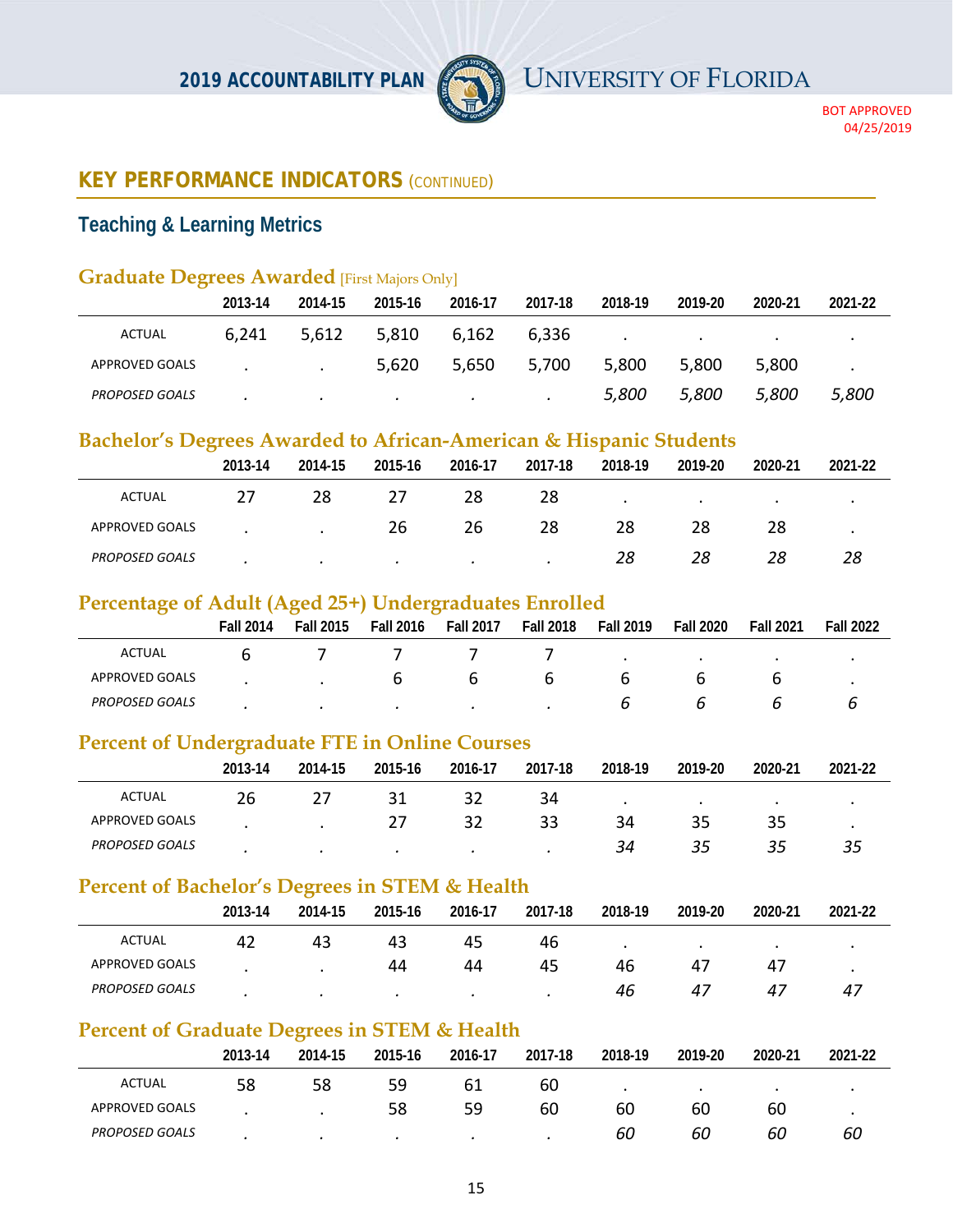

# **KEY PERFORMANCE INDICATORS** (*CONTINUED*)

#### **Scholarship, Research and Innovation Metrics National Academy Memberships**

|                       | THUIDIMI TRUMCHIV INCHIDCIDIIIDO |           |           |           |         |           |           |           |           |  |  |  |  |
|-----------------------|----------------------------------|-----------|-----------|-----------|---------|-----------|-----------|-----------|-----------|--|--|--|--|
|                       | 2015                             | 2016      | 2017      | 2018      | 2019    | 2020      | 2021      | 2022      | 2023      |  |  |  |  |
| <b>ACTUAL</b>         | 25                               | 25        | 29        | 28        | 29      | $\bullet$ | $\bullet$ | $\bullet$ | $\bullet$ |  |  |  |  |
| APPROVED GOALS        |                                  |           | 25        | 30        | 30      | 30        | 30        | 30        | ٠         |  |  |  |  |
| <b>PROPOSED GOALS</b> |                                  | $\bullet$ | $\bullet$ | $\bullet$ | $\cdot$ | 30        | 30        | 30        | 30        |  |  |  |  |

#### **Faculty Awards**

|                       | <b>Fall 2012</b> | <b>Fall 2013</b> | <b>Fall 2014</b> | <b>Fall 2015</b> | <b>Fall 2016</b> | <b>Fall 2017</b> | <b>Fall 2018</b> | <b>Fall 2019</b> | <b>Fall 2020</b> |
|-----------------------|------------------|------------------|------------------|------------------|------------------|------------------|------------------|------------------|------------------|
| ACTUAL                | 20               | 15               |                  |                  | 15               | $\bullet$        | $\cdot$          | $\bullet$        |                  |
| APPROVED GOALS        |                  |                  |                  |                  | 26               |                  | 28               | 29               |                  |
| <b>PROPOSED GOALS</b> |                  | $\bullet$        | $\bullet$        | $\cdot$          |                  |                  | 28               | 29               | 29               |

# **Total Research Expenditures (\$M)**

|                       | 2013-14 | 2014-15       | 2015-16 | 2016-17   | 2017-18 | 2018-19 | 2019-20 | 2020-21 | 2021-22 |
|-----------------------|---------|---------------|---------|-----------|---------|---------|---------|---------|---------|
| ACTUAL                | 708     | 740           | 791     | 801       | 865     | $\cdot$ | $\cdot$ | $\cdot$ |         |
| APPROVED GOALS        |         | $\sim$ $\sim$ | 747     | 735       | 825     | 849     | 875     | 901     | $\cdot$ |
| <b>PROPOSED GOALS</b> |         | $\bullet$     | $\cdot$ | $\bullet$ | $\cdot$ | 891     | 918     | 945     | 974     |

#### **Percentage of Research Expenditures Funded from External Sources**

| $\sim$                | 2013-14 | 2014-15 | 2015-16   | 2016-17   | 2017-18 | 2018-19 | 2019-20   | 2020-21   | 2021-22 |
|-----------------------|---------|---------|-----------|-----------|---------|---------|-----------|-----------|---------|
| <b>ACTUAL</b>         | 54      | 52      | 52        | 55        | 54      | $\cdot$ | $\bullet$ | $\bullet$ | $\cdot$ |
| APPROVED GOALS        |         | $\cdot$ | 52        | 52        | 56      | 56      | 57        | 57        |         |
| <b>PROPOSED GOALS</b> |         | $\cdot$ | $\bullet$ | $\bullet$ | $\cdot$ | 56      | 57        | 57        | 58      |

#### **Utility Patents Awarded** [from the USPTO]

|                       | 2014 | 2015    | 2016      | 2017    | 2018    | 2019      | 2020    | 2021    | 2022 |
|-----------------------|------|---------|-----------|---------|---------|-----------|---------|---------|------|
| <b>ACTUAL</b>         | 91   | 115     | 101       | 118     | 100     | $\bullet$ | $\cdot$ | $\cdot$ | ٠    |
| APPROVED GOALS        |      | $\cdot$ | $\bullet$ | 105     | 120     | 121       | 123     | 125     |      |
| <b>PROPOSED GOALS</b> |      | $\cdot$ | $\cdot$   | $\cdot$ | $\cdot$ | 121       | 123     | 125     |      |

# **Number of Licenses/Options Executed Annually**

|                       | 2012-13 | 2013-14 | 2014-15 | 2015-16 | 2016-17 | 2017-18 | 2018-19   | 2019-20 | 2020-21   |
|-----------------------|---------|---------|---------|---------|---------|---------|-----------|---------|-----------|
| <b>ACTUAL</b>         | 140     | 147     | 261     | 293     | 257     | 226     | $\bullet$ | $\cdot$ | $\bullet$ |
| APPROVED GOALS        |         |         | 225     | 293     | 235     | 261     | 265       | 270     |           |
| <b>PROPOSED GOALS</b> |         | $\cdot$ | $\cdot$ | $\cdot$ | $\cdot$ | 261     | 265       | 270     | 272       |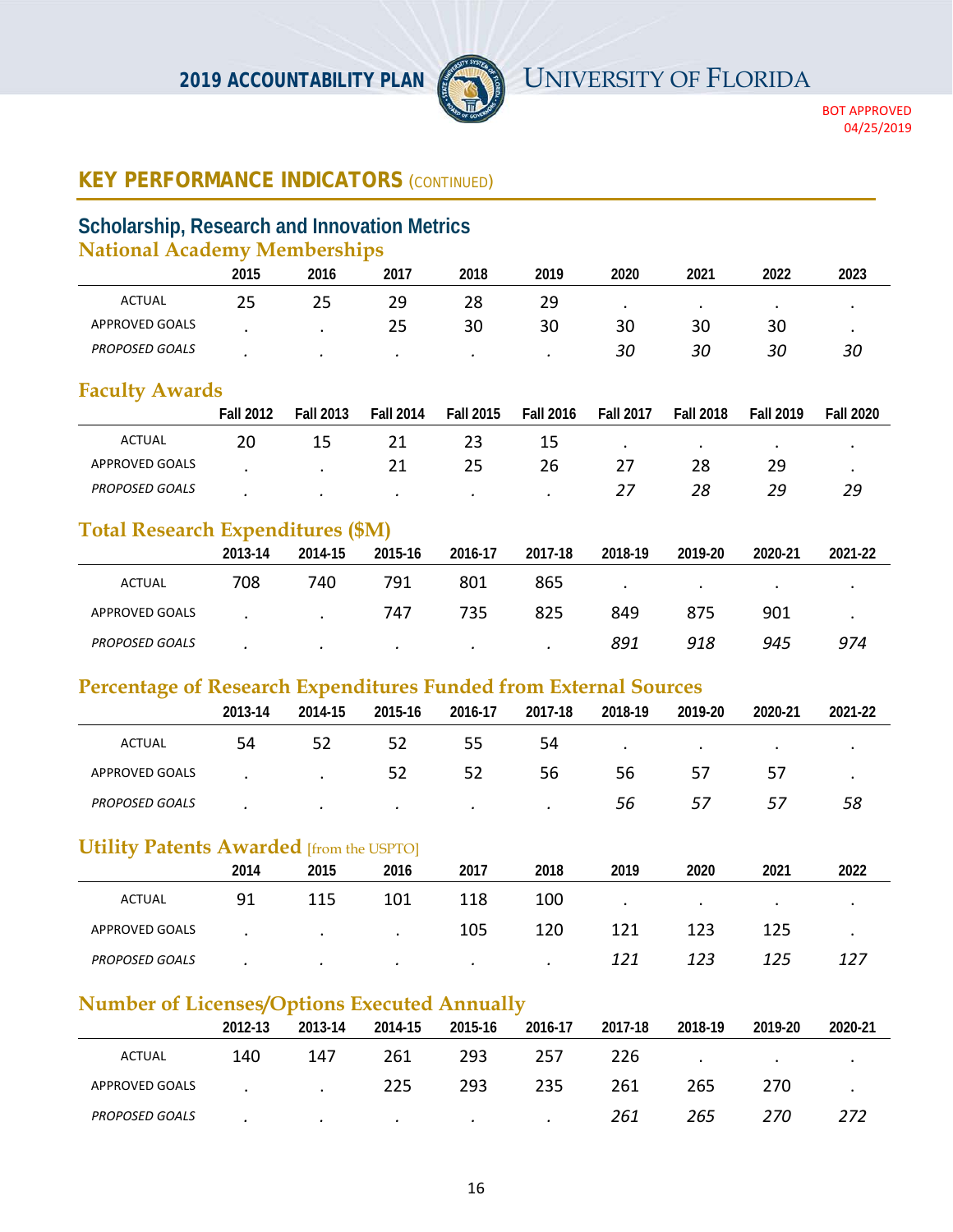

# **KEY PERFORMANCE INDICATORS** (*CONTINUED*)

# **Scholarship, Research and Innovation Metrics**

# **Number of Start-up Companies Created**

|                       | 2012-13 | --<br>2013-14 | 2014-15   | 2015-16   | 2016-17   | 2017-18 | 2018-19   | 2019-20 | 2020-21 |
|-----------------------|---------|---------------|-----------|-----------|-----------|---------|-----------|---------|---------|
| <b>ACTUAL</b>         | 16      | 16            | 15        | 17        |           | 20      | $\bullet$ |         |         |
| <b>APPROVED GOALS</b> |         | $\cdot$       | 17        | 16        | 11        | 15      |           | 16      |         |
| <b>PROPOSED GOALS</b> |         | $\bullet$     | $\bullet$ | $\bullet$ | $\bullet$ | 15      | 15        | 16      |         |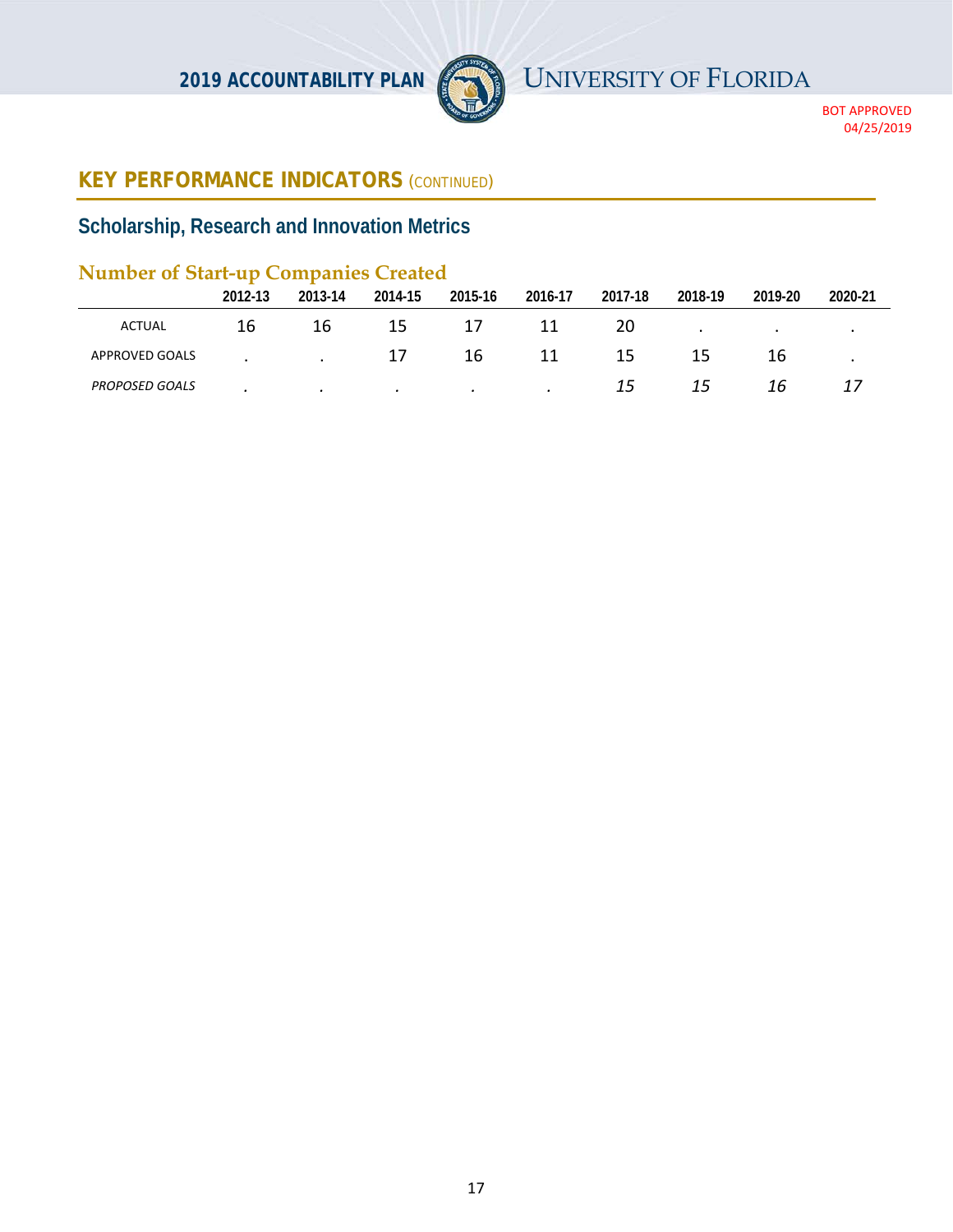

BOT APPROVED 04/25/2019

# **ENROLLMENT PLANNING**

#### **Fall Headcount Enrollment by Student Level** *(for all degree‐seeking students at all campuses)*

|                       | 2014   | 2015   | 2016      | 2017      | 2018    | 2019      | 2020   | 2021   | 2022      |
|-----------------------|--------|--------|-----------|-----------|---------|-----------|--------|--------|-----------|
| <b>UNDERGRADUATE</b>  |        |        |           |           |         |           |        |        |           |
| <b>ACTUAL</b>         | 32,781 | 34,002 | 35,518    | 36,436    | 37,527  |           | ٠      | ٠      | $\bullet$ |
| <b>APPROVED GOALS</b> | ٠      |        | $\cdot$   | 36,415    | 36,762  | 37,018    | 37,300 | 37,300 | $\bullet$ |
| <b>PROPOSED GOALS</b> |        | ٠      | $\bullet$ | ٠         | ٠       | 37,456    | 37,367 | 37,729 | 37,193    |
| <b>GRADUATE</b>       |        |        |           |           |         |           |        |        |           |
| <b>ACTUAL</b>         | 15,754 | 16,273 | 16,819    | 16,297    | 15,753  | $\bullet$ | ٠      | ٠      | $\cdot$   |
| <b>APPROVED GOALS</b> | ٠      |        |           | 17,391    | 16,401  | 16,391    | 16,342 | 16,305 |           |
| <b>PROPOSED GOALS</b> |        | ٠      | $\bullet$ | $\bullet$ | $\cdot$ | 15,716    | 15,614 | 15,513 | 15,413    |
|                       |        |        |           |           |         |           |        |        |           |

#### **Fall Headcount Enrollment by Student Type** *(for all degree‐seeking students at all campuses)*

|                       | 2014<br><b>ACTUAL</b> | 2015<br><b>ACTUAL</b> | 2016<br><b>ACTUAL</b> | 2017<br><b>ACTUAL</b> | 2018<br><b>ACTUAL</b> | 2019<br>PLAN | 2020<br>PLAN | 2021<br><b>PLAN</b> | 2022<br><b>PLAN</b> |
|-----------------------|-----------------------|-----------------------|-----------------------|-----------------------|-----------------------|--------------|--------------|---------------------|---------------------|
| <b>UNDERGRADUATE</b>  |                       |                       |                       |                       |                       |              |              |                     |                     |
| <b>FTIC</b>           | 26,336                | 26,839                | 27,788                | 27,953                | 28,534                | 28,391       | 28,249       | 28,108              | 27,968              |
| FCS AA Transfers      | 5,143                 | 5,484                 | 5,802                 | 6,094                 | 6,309                 | 6,334        | 6,360        | 6,385               | 6,411               |
| Other AA Transfers    | 285                   | 404                   | 468                   | 614                   | 662                   | 669          | 675          | 682                 | 689                 |
| Post-Baccalaureates   | $\Omega$              | $\overline{0}$        | 0                     | $\Omega$              | $\Omega$              | 0            | $\Omega$     | $\Omega$            | $\Omega$            |
| Other Undergraduates  | 1,017                 | 1,275                 | 1,460                 | 1,775                 | 2,022                 | 2,062        | 2,083        | 2,104               | 2,125               |
| Subtotal              | 32,781                | 34,002                | 35,518                | 36,436                | 37,527                | 37,456       | 37,367       | 37,279              | 37,193              |
| <b>GRADUATE</b>       |                       |                       |                       |                       |                       |              |              |                     |                     |
| Master's              | 7,114                 | 7,618                 | 8,059                 | 7,684                 | 7,242                 | 7,170        | 7,098        | 7,027               | 6,957               |
| Research Doctoral     | 4,229                 | 4,296                 | 4,314                 | 4,315                 | 4,323                 | 4,358        | 4,378        | 4,399               | 4,420               |
| Professional Doctoral | 4,411                 | 4,359                 | 4,446                 | 4,298                 | 4,188                 | 4,188        | 4,138        | 4,087               | 4,036               |
| Subtotal              | 15,754                | 16,273                | 16,819                | 16,297                | 15,753                | 15,716       | 15,614       | 15,513              | 15,413              |
| <b>TOTAL</b>          | 48,535                | 50,275                | 52,337                | 52,733                | 53,280                | 53,172       | 52,981       | 52,792              | 52,606              |

Notes: This table reports the number of students enrolled at the university by student type categories. The student type for undergraduates is based on the Type of Student at Time of Most Recent Admission. The student type for graduates is based on the degree that is sought and the student CIP code. Does not include 'Unclassified' students who are not formally admitted into a degree program but are enrolled (e.g., dual enrolled high school students).

#### **Percent of Baccalaureate-Seeking Resident Undergraduates Who Earned 15+ Credit Hours**  *(Fall terms only)*

| $\mu$ an torn bonny   |      |         |      |      |           |      |      |           |      |
|-----------------------|------|---------|------|------|-----------|------|------|-----------|------|
|                       | 2014 | 2015    | 2016 | 2017 | 2018      | 2019 | 2020 | 2021      | 2022 |
| <b>ACTUAL</b>         |      | 20      | 20   | 22   |           |      |      |           |      |
| <b>APPROVED GOALS</b> |      | $\cdot$ |      |      | $\bullet$ | ٠    |      | $\bullet$ |      |
| <b>PROPOSED GOALS</b> |      |         |      |      |           | 28   | 29   | 30        |      |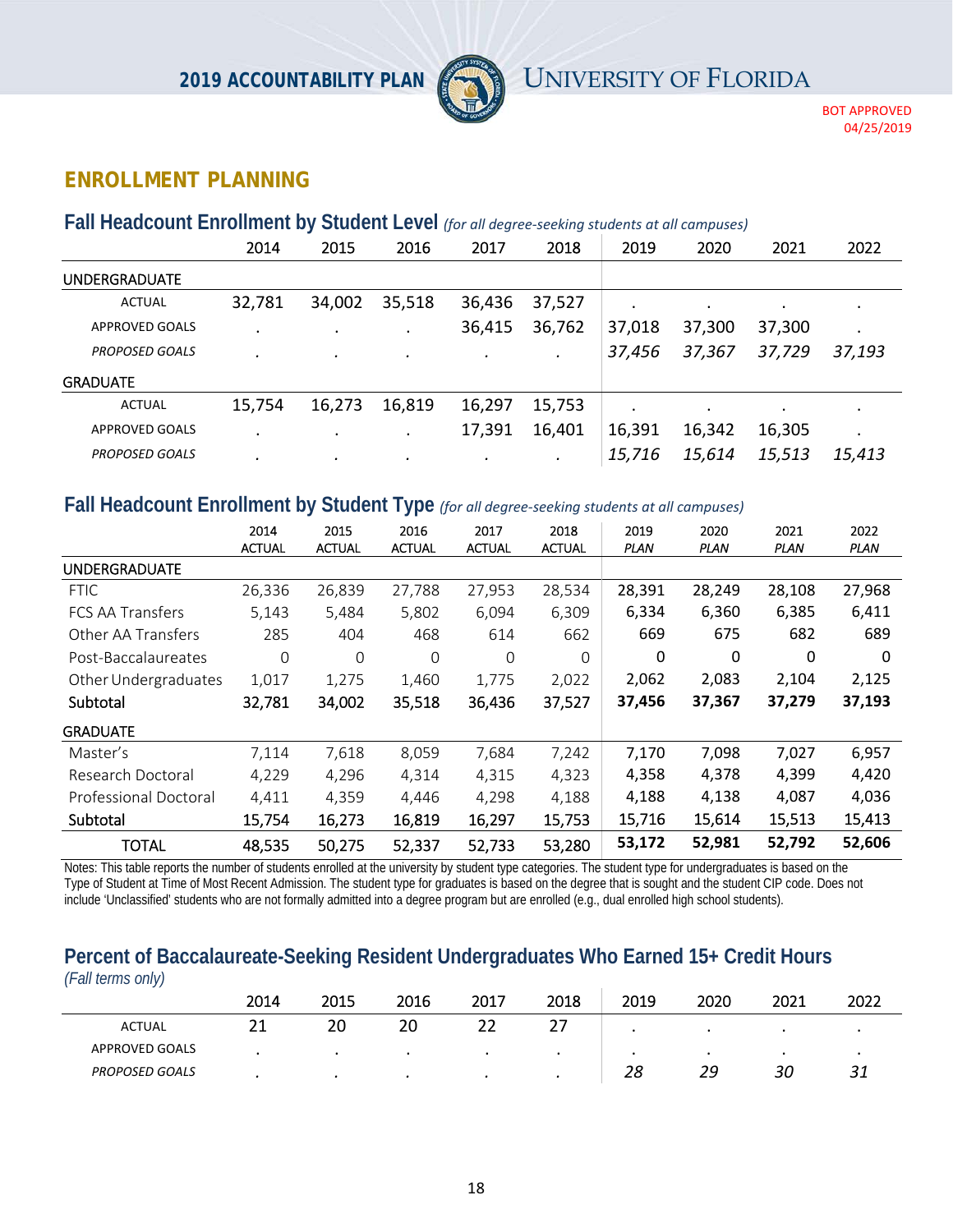

#### **ENROLLMENT PLANNING** *continued*

#### **Actual & Planned FTE Enrollment by Residency & Student Level**

|                     | 2013-14<br><b>ACTUAL</b> | 2014-15<br><b>ACTUAL</b> | 2015-16<br><b>ACTUAL</b> | 2016-17<br><b>ACTUAL</b> | 2017-18<br><b>ACTUAL</b> | 2018-19<br>PLAN | 2019-20<br><b>PLAN</b> | 2020-21<br><b>PLAN</b> | 2021-22<br><b>PLAN</b> | 2022-23<br><b>PLAN</b> |
|---------------------|--------------------------|--------------------------|--------------------------|--------------------------|--------------------------|-----------------|------------------------|------------------------|------------------------|------------------------|
| <b>RESIDENT</b>     |                          |                          |                          |                          |                          |                 |                        |                        |                        |                        |
| LOWER               | 13,028                   | 12,751                   | 13,084                   | 13,459                   | 13,602                   | 13,688          | 13,661                 | 13,612                 | 13,563                 | 13,515                 |
| <b>UPPER</b>        | 18,028                   | 18,051                   | 18,372                   | 18,862                   | 19,669                   | 19,793          | 19,753                 | 19,682                 | 19,612                 | 19,542                 |
| <b>GRAD I</b>       | 3,407                    | 3,378                    | 3,603                    | 3,625                    | 3,645                    | 3,668           | 3,660                  | 3,647                  | 3,634                  | 3,621                  |
| <b>GRAD II</b>      | 4,961                    | 4,859                    | 4,623                    | 4,527                    | 4,330                    | 4,358           | 4,349                  | 4,333                  | 4,318                  | 4,302                  |
| <b>TOTAL</b>        | 39,424                   | 39,039                   | 39,682                   | 40,473                   | 41,246                   | 41,507          | 41,423                 | 41,274                 | 41,127                 | 40,980                 |
| <b>NON-RESIDENT</b> |                          |                          |                          |                          |                          |                 |                        |                        |                        |                        |
| LOWER               | 711                      | 855                      | 1,101                    | 1,380                    | 1,461                    | 1,470           | 1,467                  | 1,462                  | 1,457                  | 1,452                  |
| <b>UPPER</b>        | 851                      | 1,007                    | 1,125                    | 1,332                    | 1,560                    | 1,570           | 1,566                  | 1,561                  | 1,555                  | 1,550                  |
| <b>GRAD I</b>       | 2,928                    | 2,984                    | 3,264                    | 3,530                    | 3,248                    | 3,268           | 3,262                  | 3,250                  | 3,238                  | 3,227                  |
| <b>GRAD II</b>      | 2,833                    | 2,815                    | 2,941                    | 3,098                    | 3,117                    | 3,137           | 3,130                  | 3,119                  | 3,108                  | 3,097                  |
| <b>TOTAL</b>        | 7,322                    | 7,661                    | 8,431                    | 9,340                    | 9,385                    | 9,445           | 9,425                  | 9,392                  | 9,358                  | 9,326                  |
| <b>TOTAL</b>        |                          |                          |                          |                          |                          |                 |                        |                        |                        |                        |
| LOWER               | 13,739                   | 13,606                   | 14,185                   | 14,839                   | 15,063                   | 15,158          | 15,128                 | 15,074                 | 15,020                 | 14,967                 |
| <b>UPPER</b>        | 18,878                   | 19,058                   | 19,497                   | 20,194                   | 21,229                   | 21,363          | 21,319                 | 21,243                 | 21,167                 | 21,092                 |
| <b>GRAD I</b>       | 6,335                    | 6,362                    | 6,867                    | 7,155                    | 6,892                    | 6,936           | 6,922                  | 6,897                  | 6,872                  | 6,848                  |
| <b>GRAD II</b>      | 7,794                    | 7,674                    | 7,564                    | 7,624                    | 7,447                    | 7,495           | 7,479                  | 7,452                  | 7,426                  | 7,399                  |
| <b>TOTAL</b>        | 46,746                   | 46,700                   | 48,113                   | 49,813                   | 50,632                   | 50,952          | 50,848                 | 50,666                 | 50,485                 | 50,306                 |

Note: Full-time Equivalent (FTE) student is a measure of all instructional activity (regardless of fundability) that is based on the number of credit hours for all students. FTE is based on the standard national definition, which divides undergraduate credit hours by 30 and graduate credit hours by 24. Pursuant to section 1013.31, Florida Statutes, Board facilities staff use this data as a key factor in the calculation of facility space needs for university educational plant surveys.

# **Percent of FTE Enrollment by Method of Instruction**

|                      | 2013-14<br><b>ACTUAL</b> | 2014-15<br><b>ACTUAL</b> | 2015-16<br><b>ACTUAL</b> | 2016-17<br><b>ACTUAL</b> | 2017-18<br><b>ACTUAL</b> | 2018-19<br><b>PLAN</b> | 2019-20<br><b>PLAN</b> | 2020-21<br><b>PLAN</b> | 2021-22<br><b>PLAN</b> | 2022-23<br><b>PLAN</b> |
|----------------------|--------------------------|--------------------------|--------------------------|--------------------------|--------------------------|------------------------|------------------------|------------------------|------------------------|------------------------|
| <b>UNDERGRADUATE</b> |                          |                          |                          |                          |                          |                        |                        |                        |                        |                        |
| Distance (80-100%)   | 26%                      | 27%                      | 31%                      | 32%                      | 34%                      | 36%                    | 36%                    | 37%                    | 37%                    | 38%                    |
| Hybrid (50-79%)      | 1%                       | 1%                       | 1%                       | 1%                       | 1%                       | 2%                     | 1%                     | 1%                     | 1%                     | 1%                     |
| Classroom (0-50%)    | 73%                      | 72%                      | 68%                      | 67%                      | 65%                      | 62%                    | 63%                    | 62%                    | 62%                    | 61%                    |
| <b>GRADUATE</b>      |                          |                          |                          |                          |                          |                        |                        |                        |                        |                        |
| Distance (80-100%)   | 26%                      | 28%                      | 28%                      | 29%                      | 29%                      | 30%                    | 31%                    | 31%                    | 31%                    | 31%                    |
| Hybrid (50-79%)      | 2%                       | 2%                       | 2%                       | 2%                       | 3%                       | 2%                     | 1%                     | 1%                     | 1%                     | 2%                     |
| Classroom (0-50%)    | 72%                      | 70%                      | 71%                      | 69%                      | 69%                      | 68%                    | 68%                    | 68%                    | 62%                    | 67%                    |

Note: Full-time Equivalent (FTE) student is a measure of instructional activity (regardless of fundability) that is based on the number of credit hours for all students. FTE is based on the standard national definition, which divides undergraduate credit hours by 30 and graduate credit hours by 24. Distance Learning is a course in which at least 80 percent of the direct instruction of the course is delivered using some form of technology when the student and instructor are separated by time or space, or both (per 1009.24(17), F.S.). Classroom/Traditional, is a course in which less than 50% of the direct instruction of the course is delivered using some form of technology when the student and instructor are separated by time, space or both. This designation can include activities that do not occur in a classroom (ie, labs, internships, practica, clinicals, labs, etc) – see SUDS data element #2052. *\*Percentages may not total 100 due to rounding*.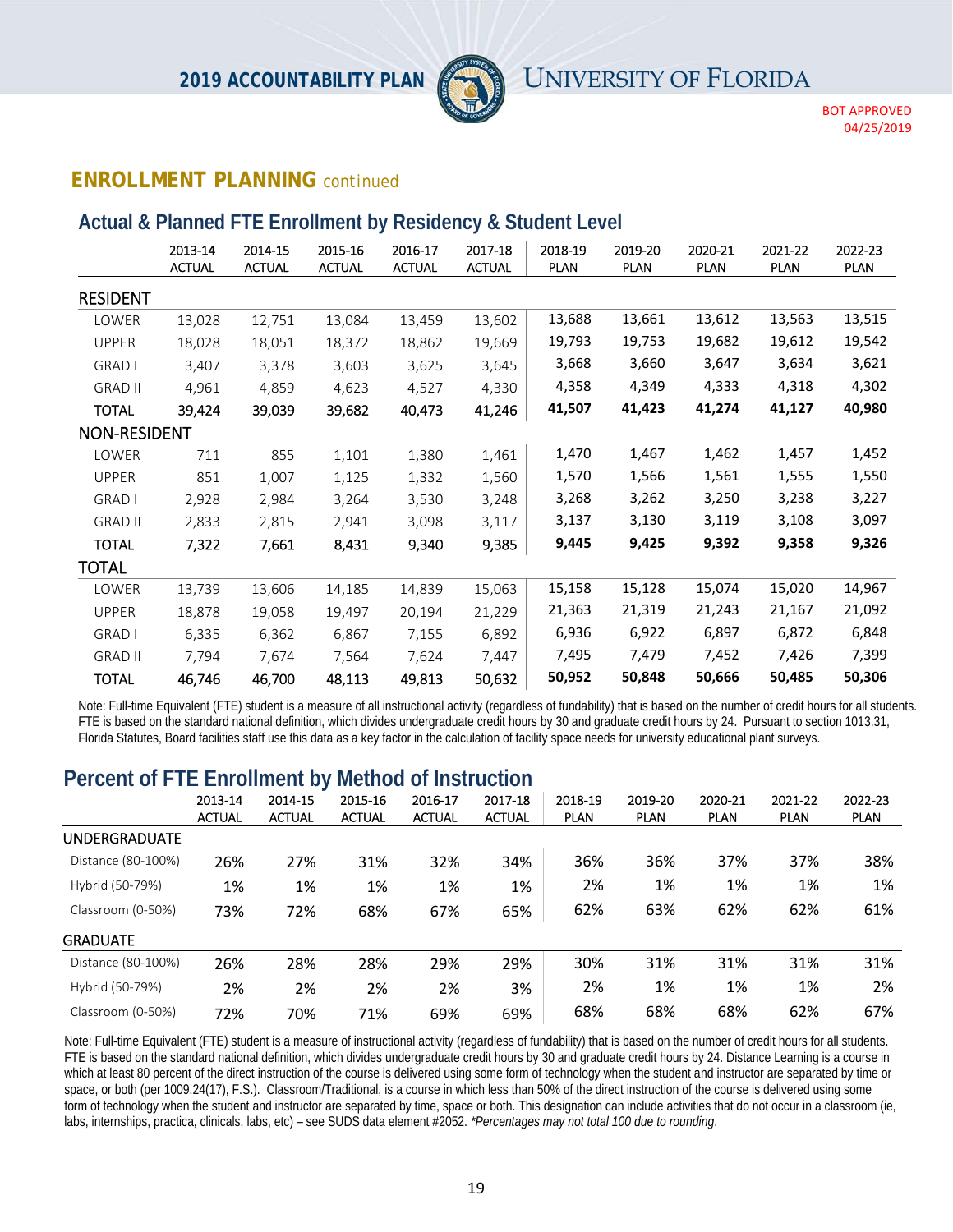

BOT APPROVED 04/25/2019

#### **ACADEMIC PROGRAM COORDINATION**

#### **New Programs For Consideration by University in AY 2019-20**

The S.U.S. Council of Academic Vice Presidents (CAVP) Academic Program Coordination Work Group will review these programs as part of their on-going coordination efforts. The programs listed below are based on the 2018 Accountability Plan list for programs under consideration for 2019-21.

|                            |                 |                  | <b>OTHER</b>        | <b>OFFERED VIA</b> |                   |                      |
|----------------------------|-----------------|------------------|---------------------|--------------------|-------------------|----------------------|
|                            |                 | <b>AREA OF</b>   | <b>UNIVERSITIES</b> | <b>DISTANCE</b>    | <b>PROJECTED</b>  | <b>PROPOSED DATE</b> |
|                            | <b>CIP CODE</b> | <b>STRATEGIC</b> | <b>WITH SAME</b>    | <b>LEARNING</b>    | <b>ENROLLMENT</b> | OF SUBMISSION        |
| <b>PROGRAM TITLES</b>      | 6-digit         | <b>EMPHASIS</b>  | <b>PROGRAM</b>      | <b>IN SYSTEM</b>   | in 5th year       | TO UBOT              |
| <b>BACHELOR'S PROGRAMS</b> |                 |                  |                     |                    |                   |                      |
|                            |                 |                  | FAMU,               |                    |                   |                      |
| Early Childhood Studies    | 13.1210         | Education        | FGCU, FIU,          | No                 | 50                | Fall 2020            |
|                            |                 |                  | FSU, UCF,           |                    |                   |                      |
|                            |                 |                  | UNF, USF            |                    |                   |                      |
|                            |                 |                  |                     |                    |                   |                      |

| MASTER'S, SPECIALIST AND OTHER ADVANCED MASTER'S PROGRAMS |         |       |      |     |    |             |  |  |  |  |
|-----------------------------------------------------------|---------|-------|------|-----|----|-------------|--|--|--|--|
| Anatomical Sciences Educ                                  | 26.0403 | N/A   | None | No. | 50 | Spring 2019 |  |  |  |  |
| Integrated Sustainable Devel 30.3301                      |         | -STFM | JSF  | No. | 30 | Fall 2020   |  |  |  |  |
|                                                           |         |       |      |     |    |             |  |  |  |  |

| <b>DOCTORAL PROGRAMS</b>    |         |        |      |     |     |               |  |  |  |  |  |
|-----------------------------|---------|--------|------|-----|-----|---------------|--|--|--|--|--|
| Anatomical Sciences Educ    | 26.0403 | N/A    | None | No. | 25. | Spring 2019   |  |  |  |  |  |
| Doctor of Athletic Training | 51.0913 | HEALTH | FIU  | No. |     | Summer B 2020 |  |  |  |  |  |

#### **New Programs For Consideration by University in 2020-22**

These programs will be used in the 2020 Accountability Plan list for programs under consideration for 2020-21.

|                            |                 |                  | <b>OTHER</b>        | <b>OFFERED VIA</b> |                   | <b>PROPOSED</b>   |
|----------------------------|-----------------|------------------|---------------------|--------------------|-------------------|-------------------|
|                            |                 | <b>AREA OF</b>   | <b>UNIVERSITIES</b> | <b>DISTANCE</b>    | <b>PROJECTED</b>  | DATE OF           |
|                            | <b>CIP CODE</b> | <b>STRATEGIC</b> | <b>WITH SAME</b>    | <b>LEARNING</b>    | <b>ENROLLMENT</b> | <b>SUBMISSION</b> |
| <b>PROGRAM TITLES</b>      | 6-digit         | <b>EMPHASIS</b>  | <b>PROGRAM</b>      | <b>IN SYSTEM</b>   | in 5th year       | <b>TO UBOT</b>    |
| <b>BACHELOR'S PROGRAMS</b> |                 |                  |                     |                    |                   |                   |
| Marine Sciences            | 26.1302         | <b>STEM</b>      | FIU. UWF            | TBD                | 100               | Spring 2019       |
| Mfg Eng Technology         | 15.0613         | <b>STEM</b>      | None                | 100%               | 300               | Fall 2020         |
| Ag Operations Mgmt         | 01.0106         | N/A              | None                | TBD                | 40                | Fall 2020         |

| MASTER'S, SPECIALIST AND OTHER ADVANCED MASTER'S PROGRAMS |         |             |      |     |    |             |  |
|-----------------------------------------------------------|---------|-------------|------|-----|----|-------------|--|
| Geomatics                                                 | 15.1102 | <b>STFM</b> | None | Yes | 40 | Fall 2021   |  |
| <b>Bioinformatics Comp Biology</b>                        | 26.1103 | STEM        | USE  | No  | 30 | Fall 2020   |  |
| Case Management                                           | 51.0001 | N/A         | None | Yes | 40 | Fall 2019   |  |
| Advanced Legal Research                                   | 22.0201 | N/A         | None | Yes | 25 | Spring 2019 |  |